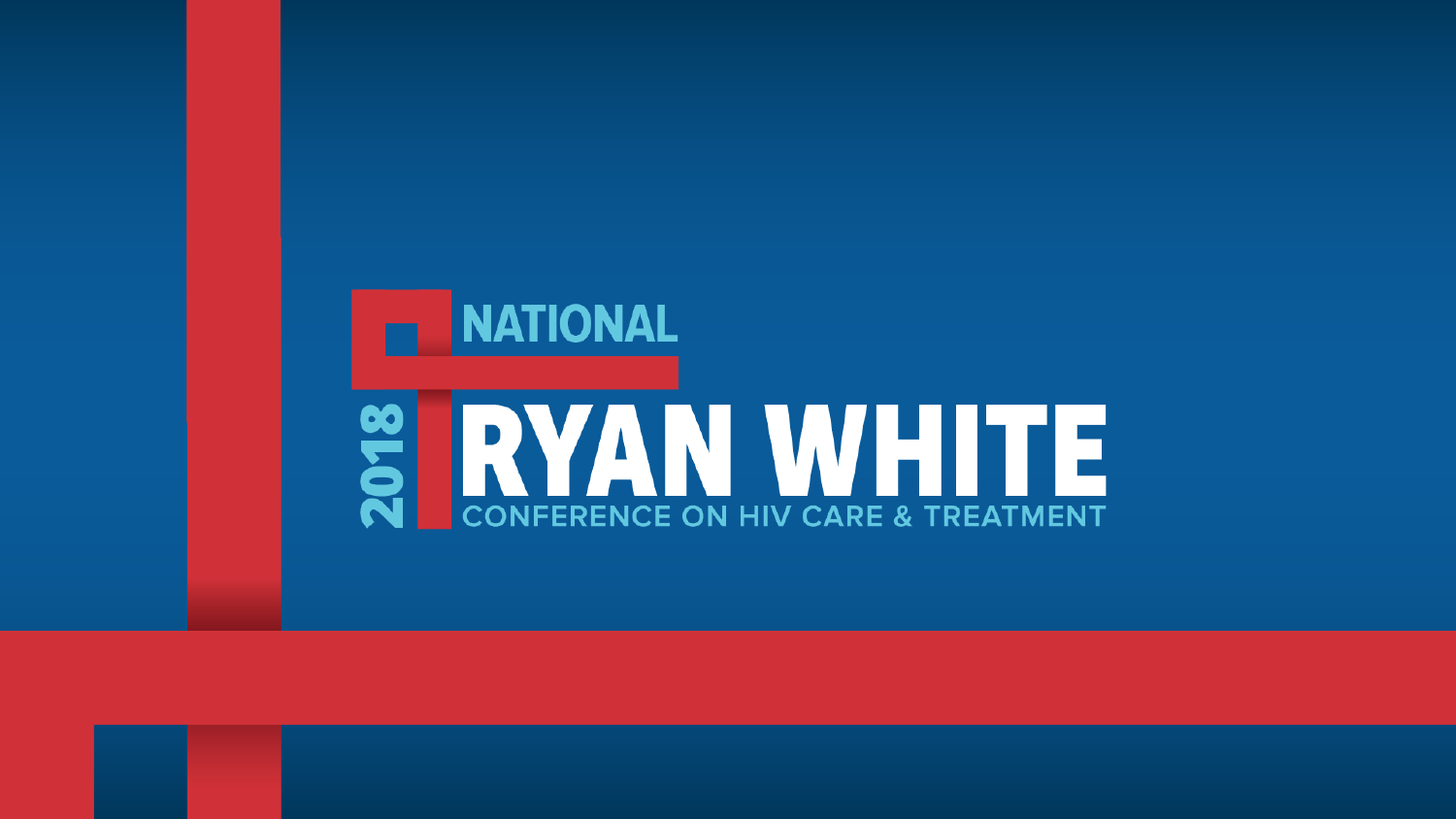

**Engaging a New Generation of Consumers in RWHAP Planning: Innovations That Work Cecilia Ross Oshingbade, Chair,** *Houston EMA Ryan White Planning Council* **Brandi C. Bowen,** *Program Director, New Orleans Regional AIDS Planning Council*  **Hila Berl,** *Vice President, EGM Consulting, LLC*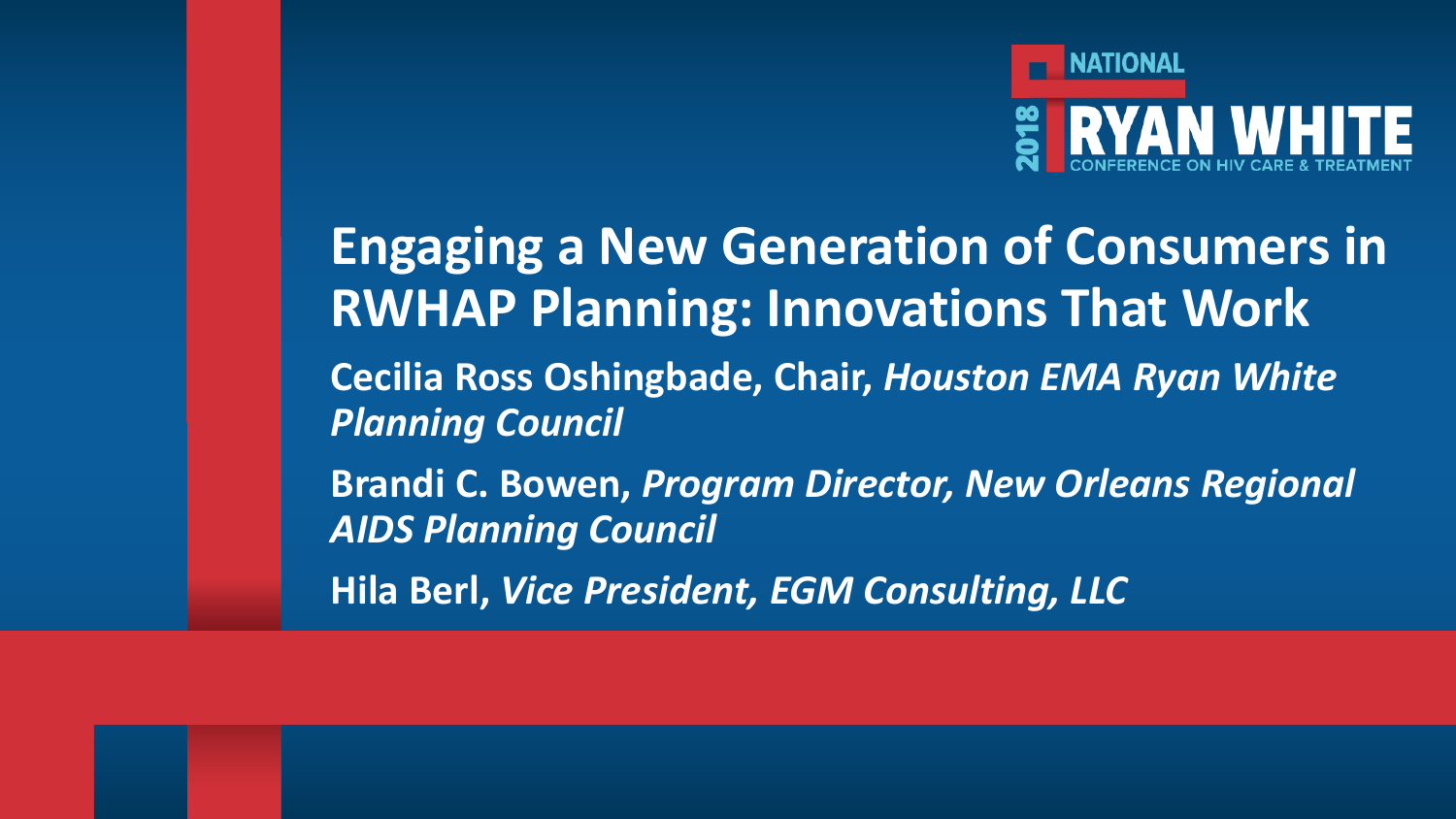**This workshop was developed as part of the Community HIV/AIDS Technical Assistance and Training (Planning CHATT) Project**





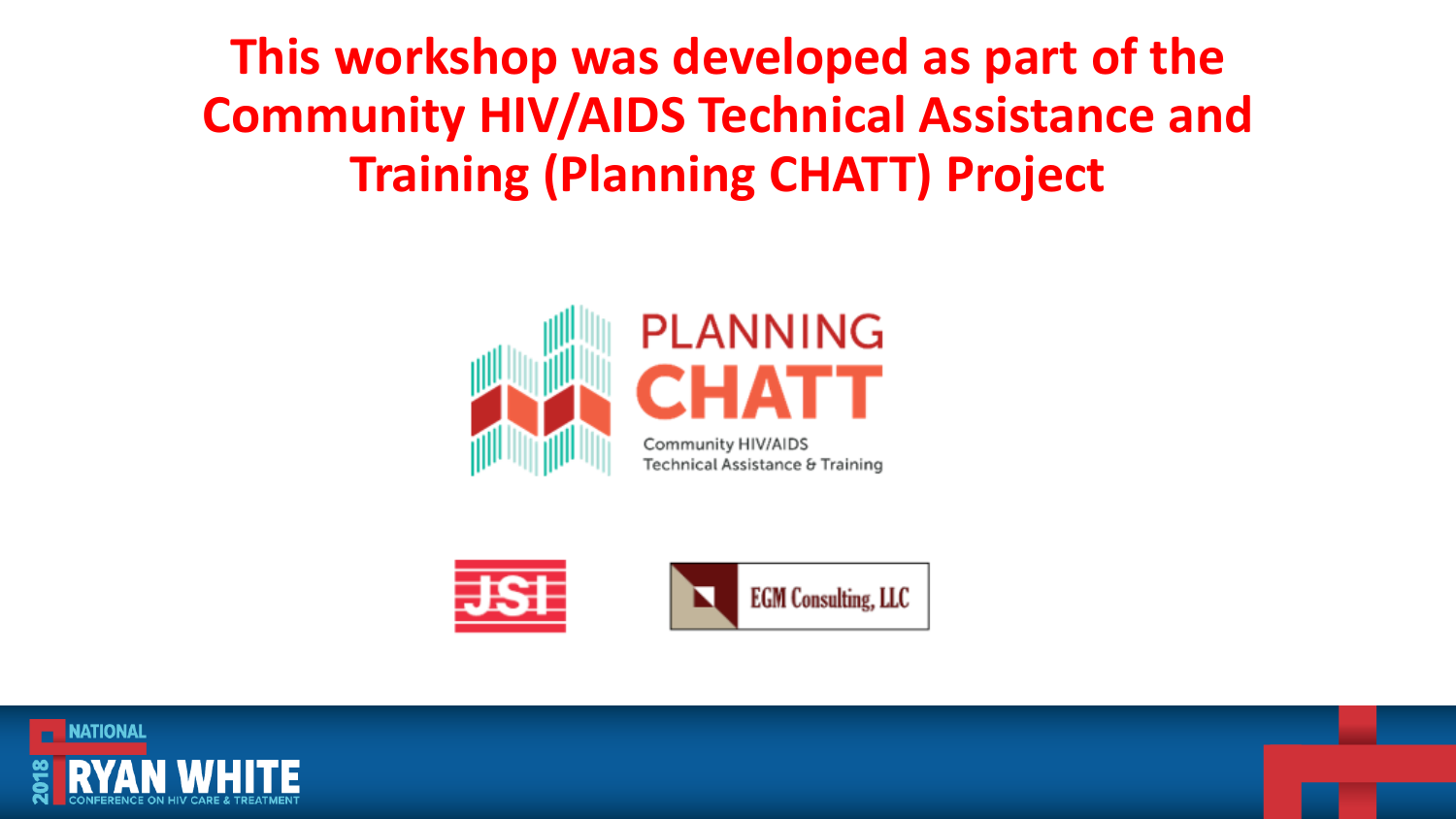## **Poll #1: Your RWHAP Part**

**Please use your clicker to indicate which Ryan White HIV/AIDS Program (RWHAP) Part or Parts you are associated with – Click on all** that apply:

- 1. Part A Eligible Metropolitan Area (EMA)
- 2. Part A Transitional Grant Area (TGA)
- 3. Part B
- 4. Part C
- 5. Part D
- 6. Part F
- 7. None

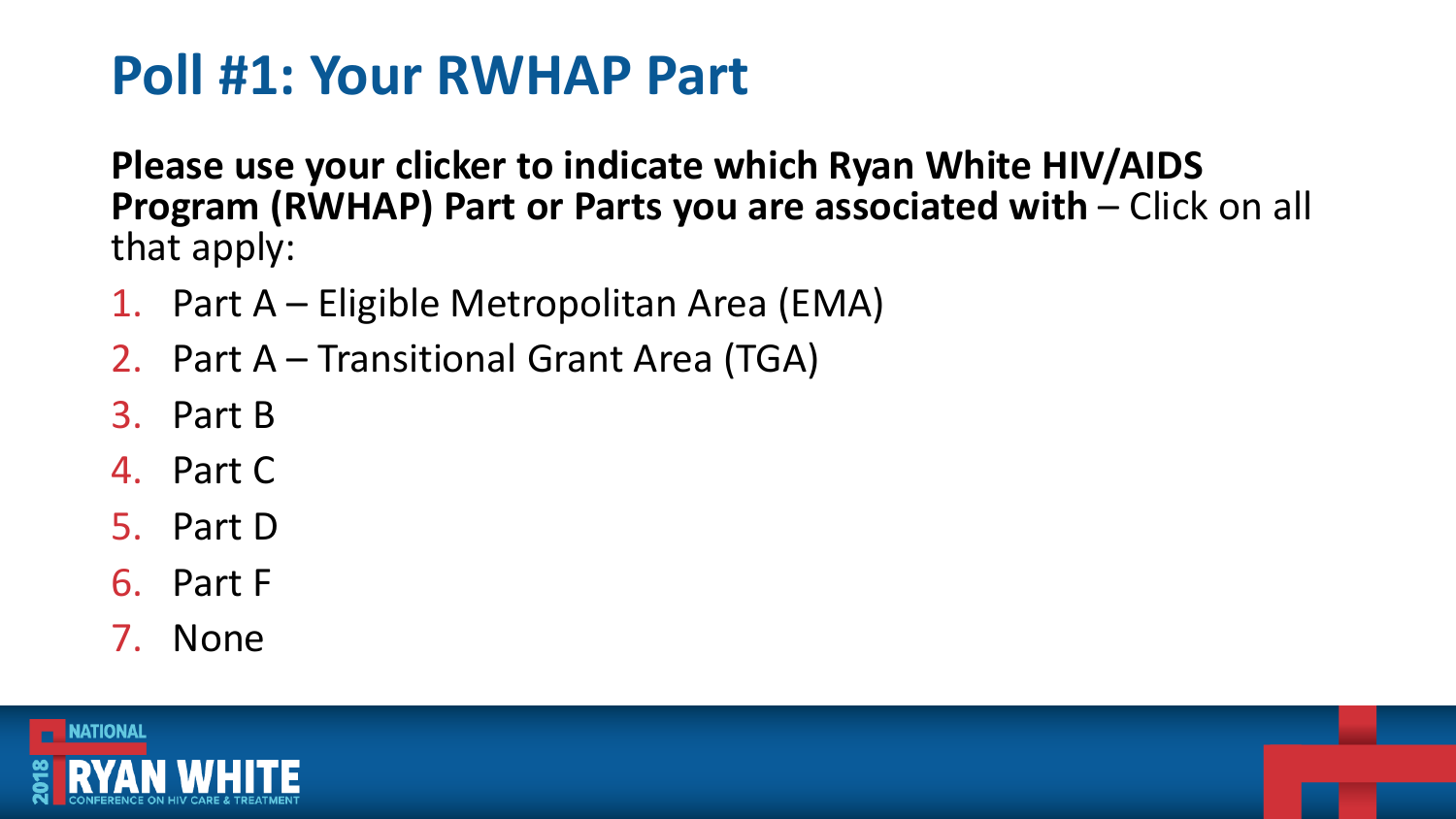# **Poll #2: Your Affiliation**

**Please specify your most important relationship(s) with RWHAP community planning.** Click on up to 2 responses.

- 1. PC/PB member
- 2. Planning council/planning body staff (PCS)
- 3. RWHAP recipient
- 4. RWHAP subrecipient/service provider
- 5. HIV/AIDS Bureau staff
- 6. Other
- 7. N/A (not involved with any RWHAP program)

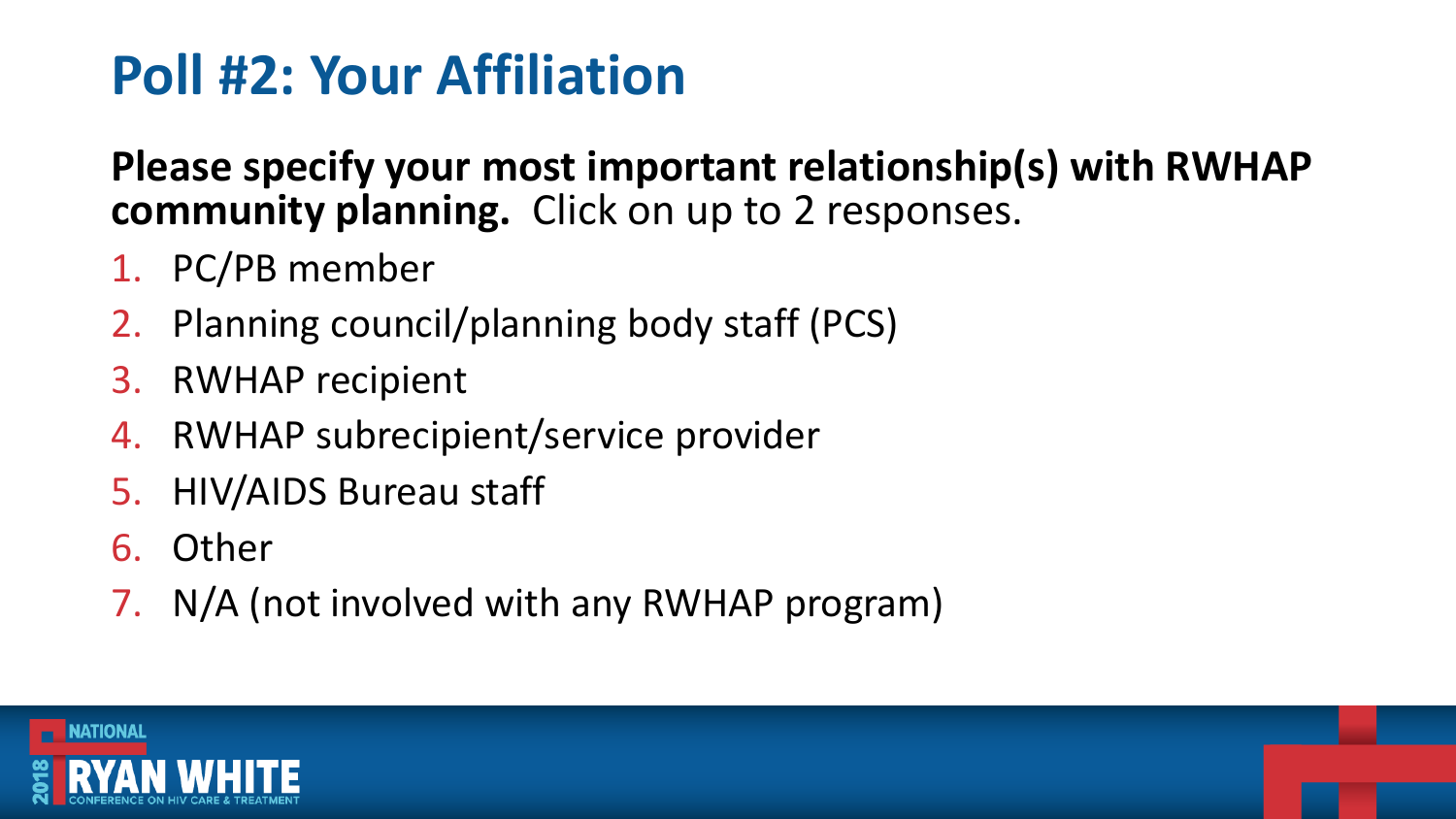# **Workshop Purposes**

- Discuss challenges for RWHAP planning councils/planning bodies (PC/PBs) and Consumer Advisory Boards (CABs) in maintaining active participation by consumers, especially young people and those recently diagnosed
- Explore innovative practices for engaging a new generation of consumers and other people living with HIV (PLWH) as:
	- Planning Council/Planning Body (PC/PB) members
	- Members of committees, including the Consumer Committee
	- Consumer Advisory Board (CAB) members
	- Regular sources of input and advice
- Identify strategies to use back home to engage a new generation of consumers and other PLWH in RWHAP planning

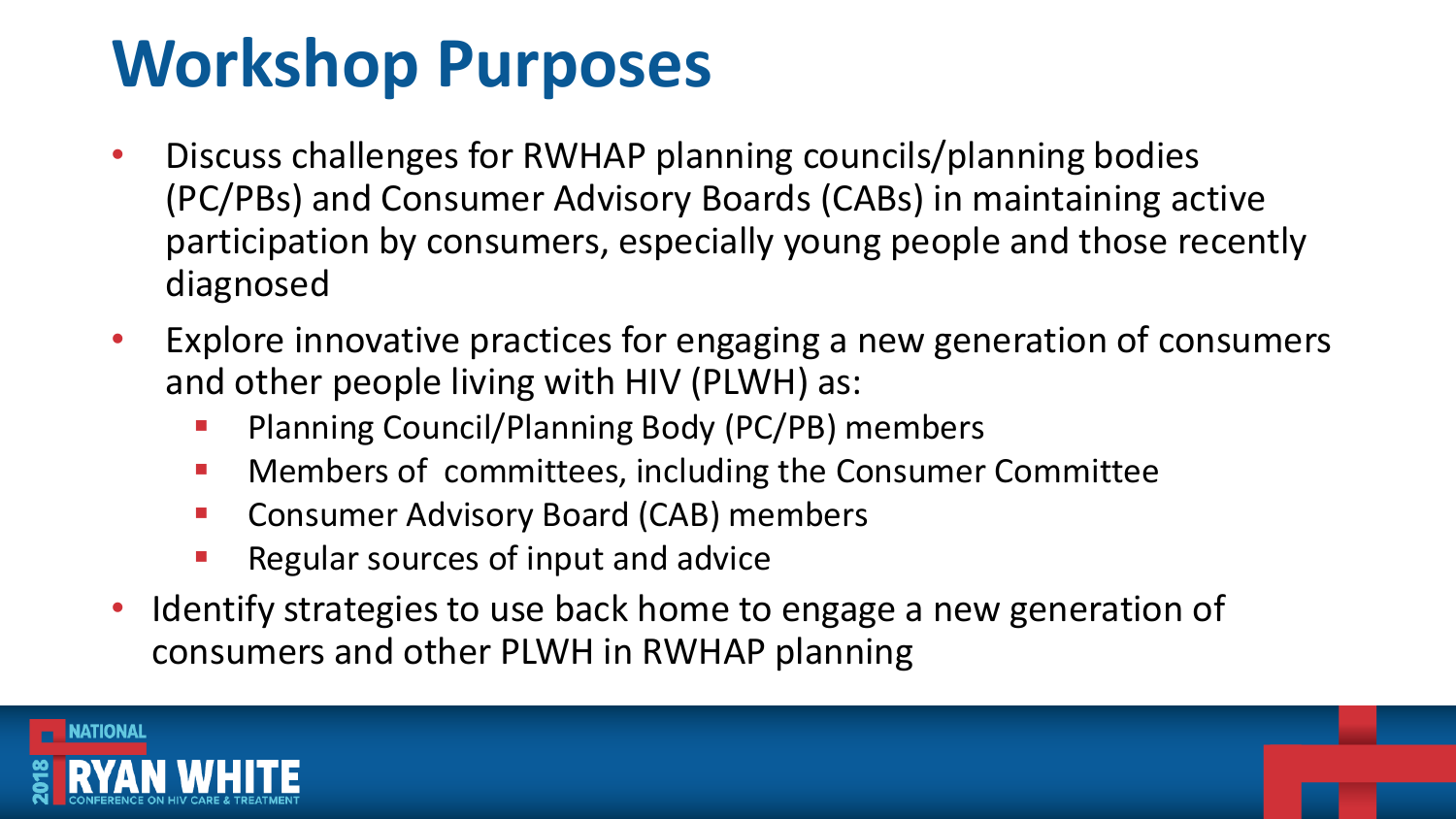# **Learning Outcomes**

- 1. To identify 3 challenges your planning body has faced in engaging consumers, especially those who are under 35 or recently diagnosed
- 2. To describe at least 3 approaches for engaging a "new generation" of consumers and keeping them involved
- 3. To identify at least 1 strategy for back-home use in engaging consumers in the RWHAP planning process

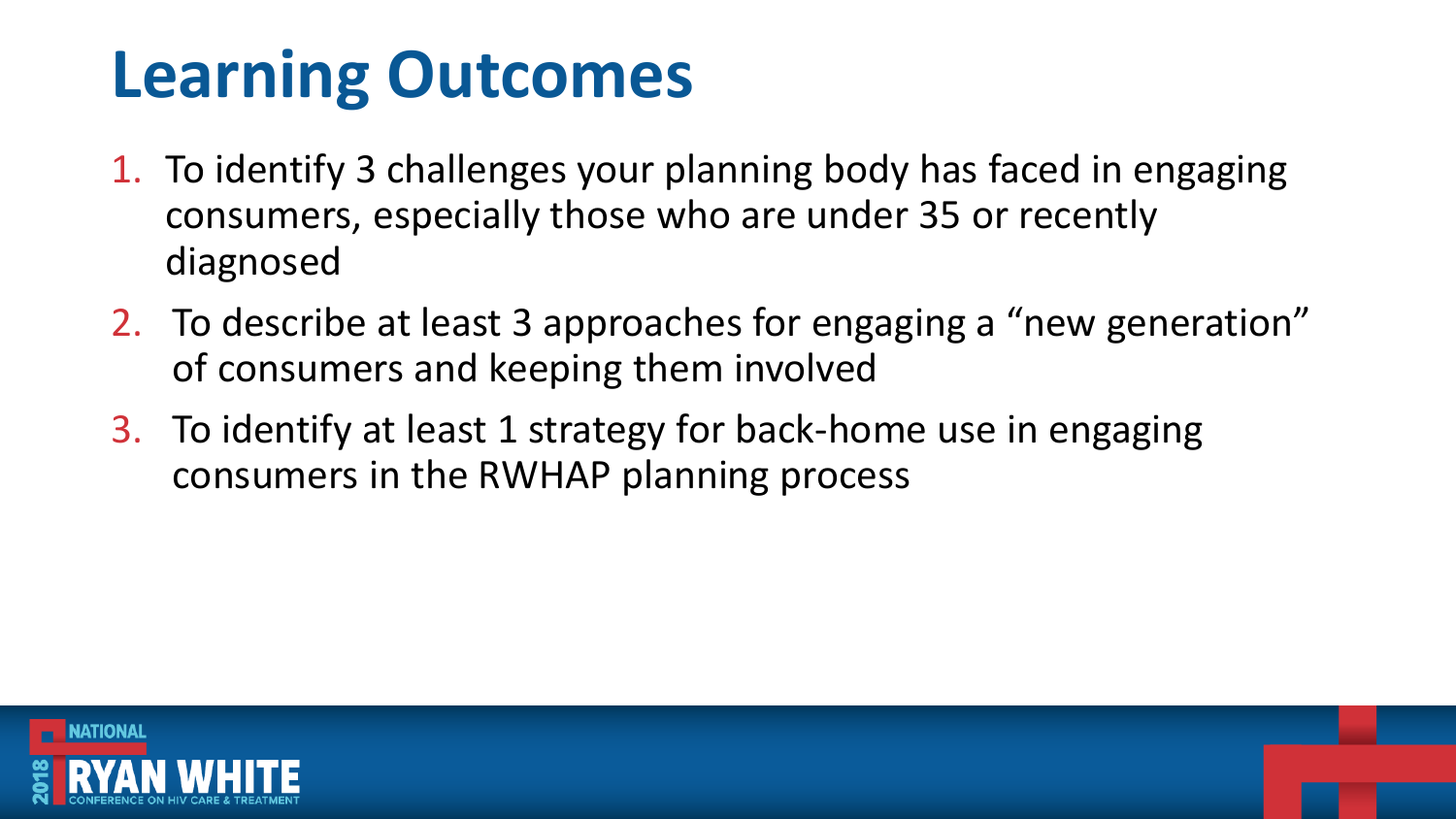### **Poll #3: Length of Involvement with RWHAP Planning**

**How long have you been involved with a RWHAP planning council/planning body or other aspects of HIV community planning?** Click on 1 response.

- 1. Less than 2 years
- 2. 2-5 years
- 3. 6-10 years
- 4. 11-15 years
- 5. More than 15 years
- 6. N/A

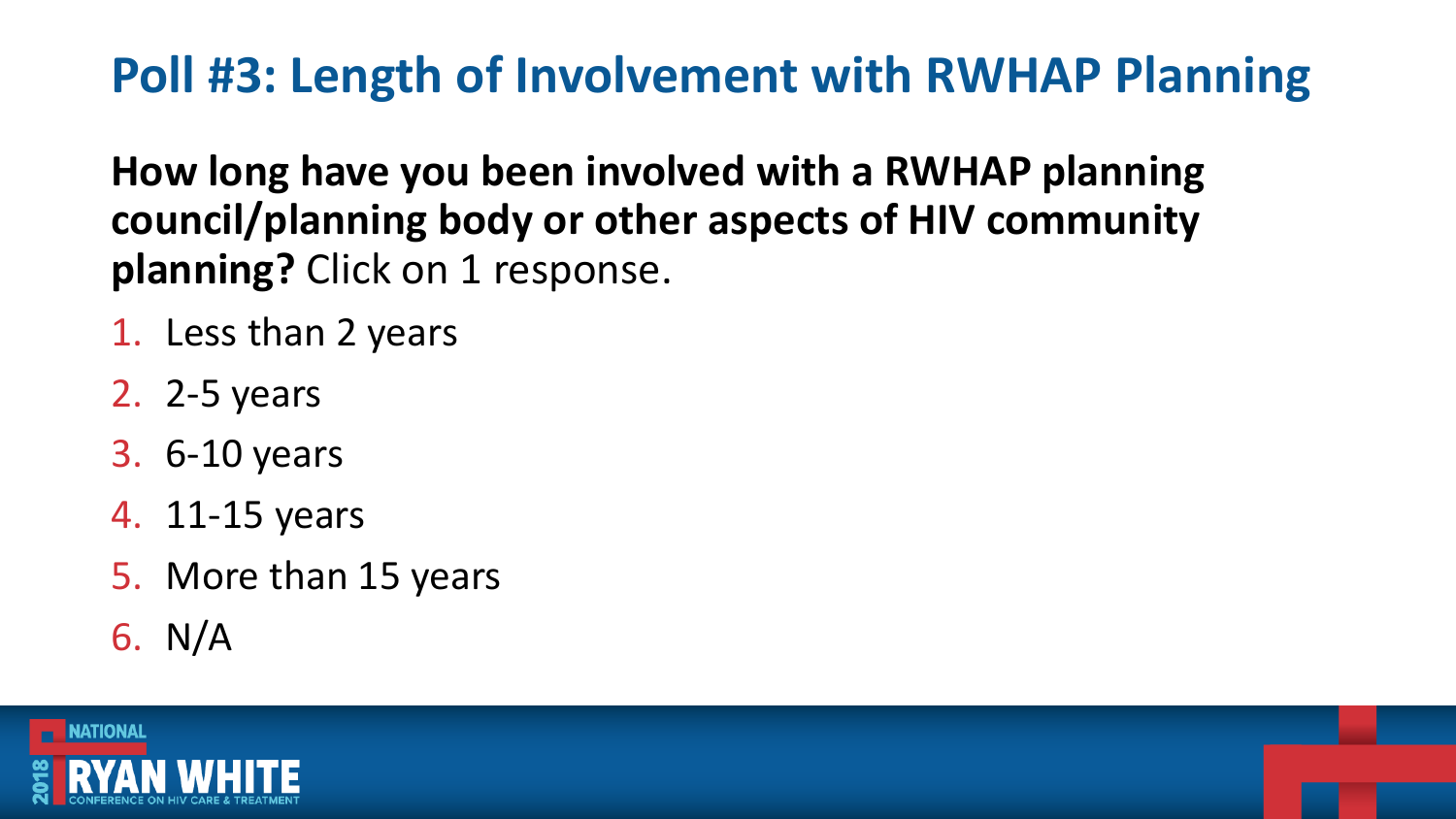# **RWHAP Part A Legislative Requirement for Consumer Membership**

"Not less than 33 percent of the council shall be individuals who are:

- receiving HIV-related services pursuant to a [Part A grant],
- are not officers, employees, or consultants to any entity that receives [Part A funding], and do not represent any such entity, and
- reflect the demographics of the population of individuals with HIV/AIDS"

[Legislation, §2602(b)(5)(C)]

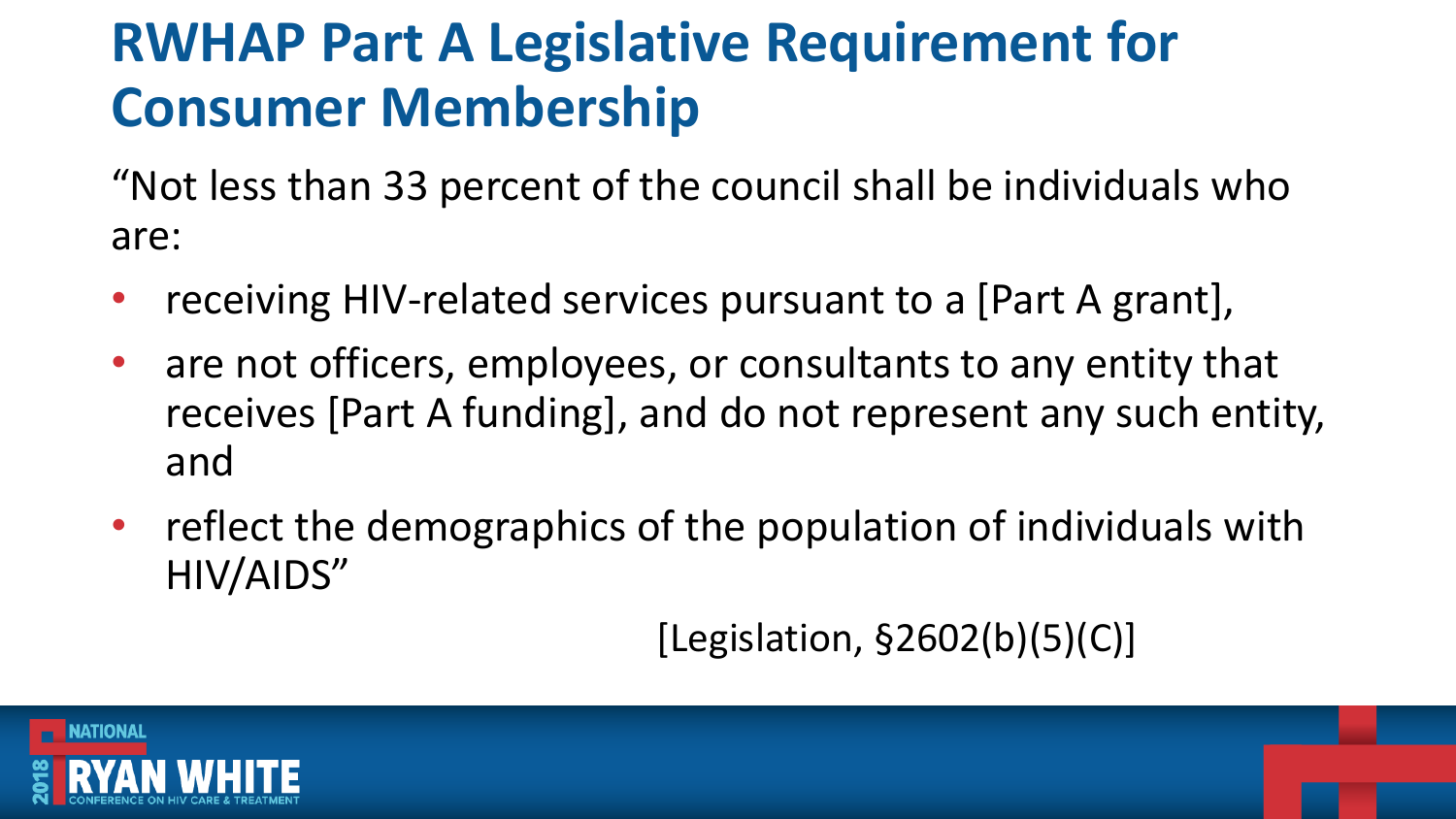## **Poll #4: Level of Consumer Involvement**

**What is the level of involvement of unaligned RWHAP consumers (no conflict of interest) in your planning council/planning body?** Click on 1 response.

- 1. More than 33% of voting members
- 2. At least 33% of voting members
- 3. Some voting members but less than 33%
- 4. No unaligned consumers as voting members
- 5. N/A not associated with a planning council/planning body

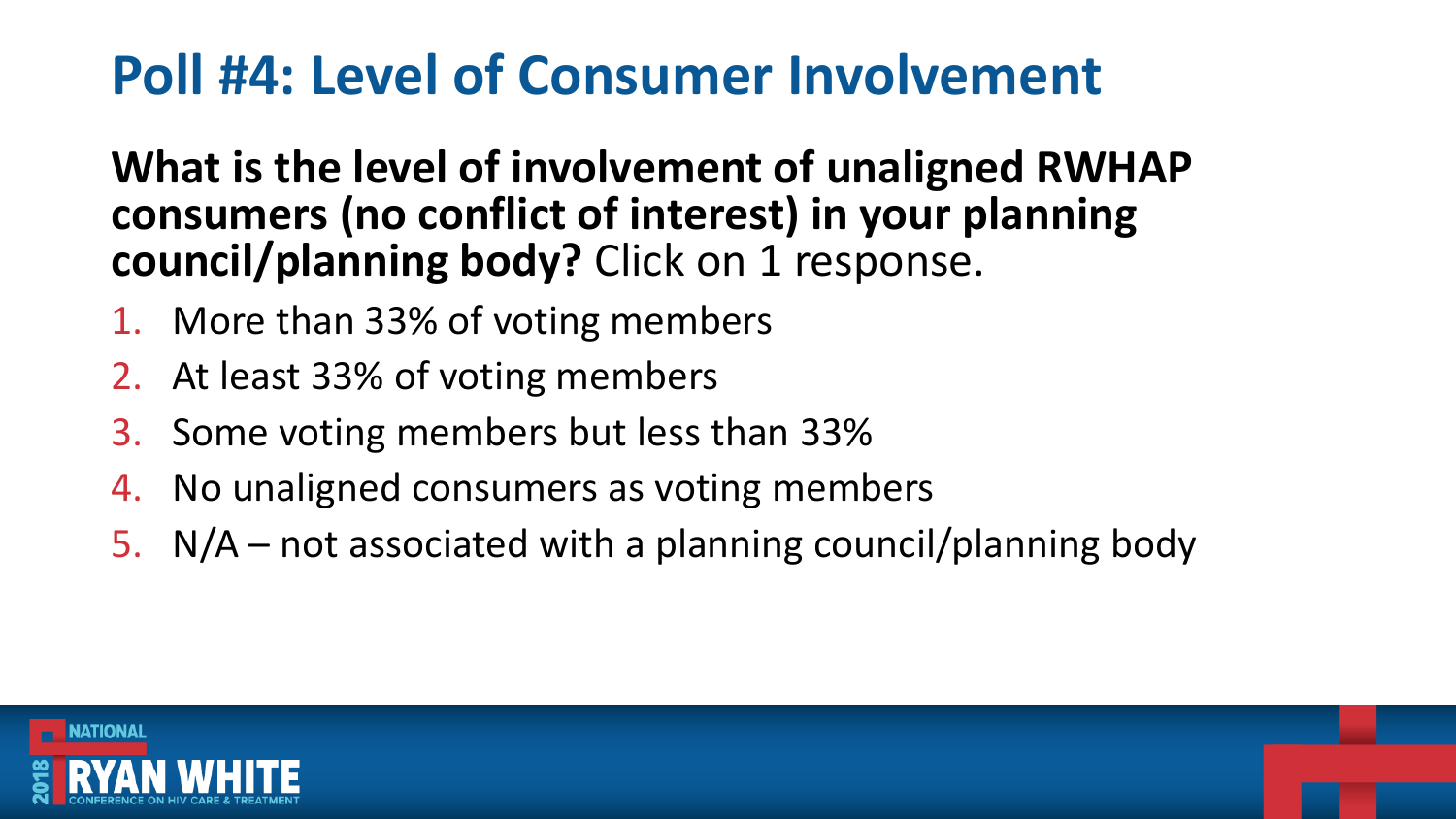# **Legislative Requirements for "Reflective" PC/PB Membership**

- **For RWHAP Part A Planning Councils:**
- "…the chief elected official…shall establish or designate an HIV health services planning council that shall reflect in its composition the demographics of the population of individuals with HIV/AIDS in the eligible area involved, with particular consideration given to disproportionately affected and historically underserved groups and subpopulations" [§2602(b)(1)]
- **For other RWHAP planning bodies:** Membership reflectiveness is strongly encouraged but not legislatively required

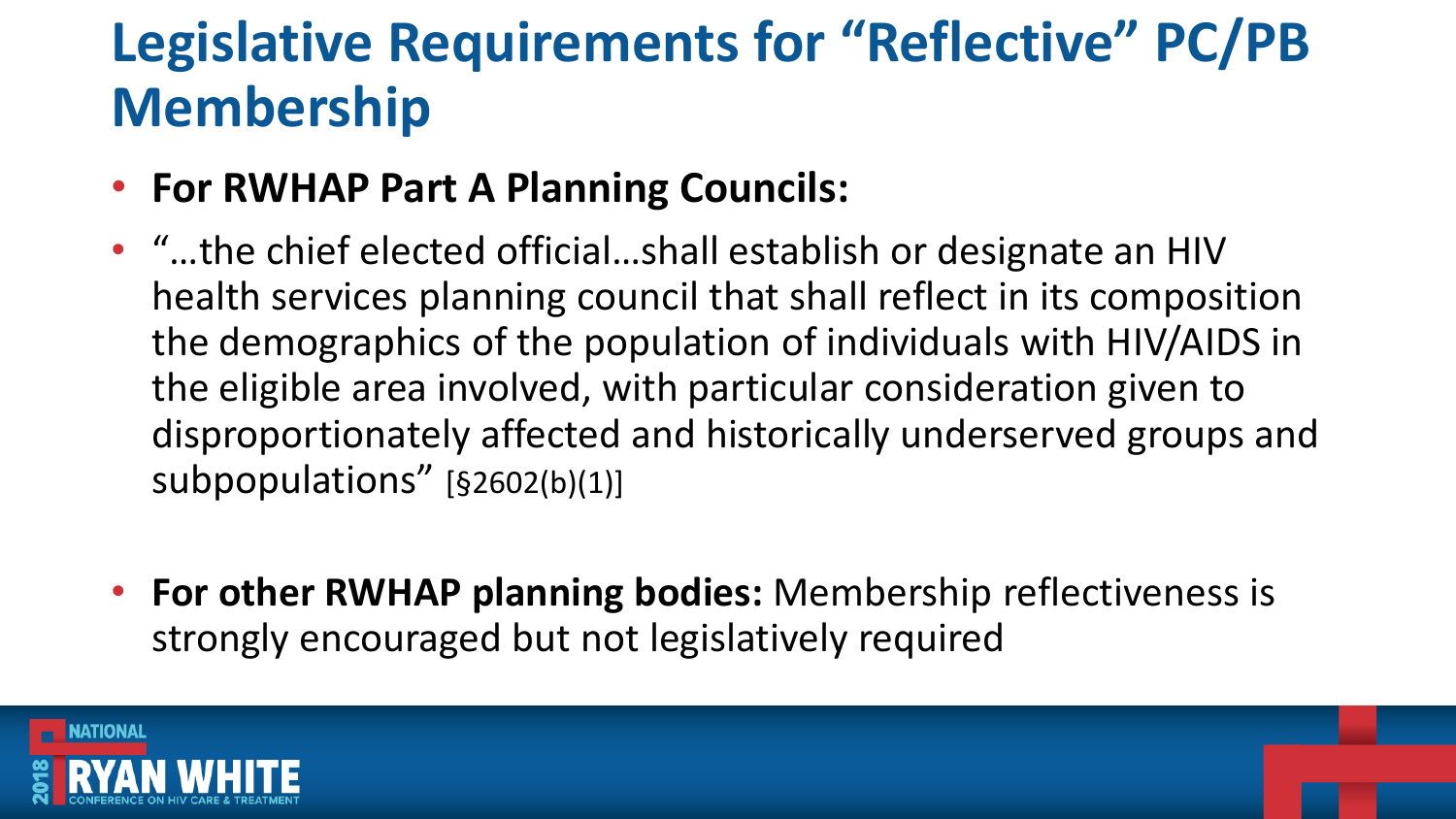# **HRSA/HAB Expectations for Part A PC/PBs**

- PC/PBs expected to meet Part A reflectiveness requirements for both:
	- Full membership
	- Consumer membership
- "Reflectiveness must be based on the prevalence of HIV Disease (AIDS Prevalence plus HIV Prevalence, real or estimated) in your EMA/TGA as reported in your FY 2018 application and Legislation"
- "…the grant recipient must be able to demonstrate that the PC/PB is reflective of any disproportionately affected or historically underserved populations in the jurisdiction (ex: if MSM make up 60% of the jurisdictions infected population, the recipient must be able to demonstrate that this population is appropriately reflected in the PC/PB membership)"

*[FY 18 Part A Planning Council/Planning Body Reflectiveness and Roster, submitted as part of the Part A Program Terms Report and Program Submission]*

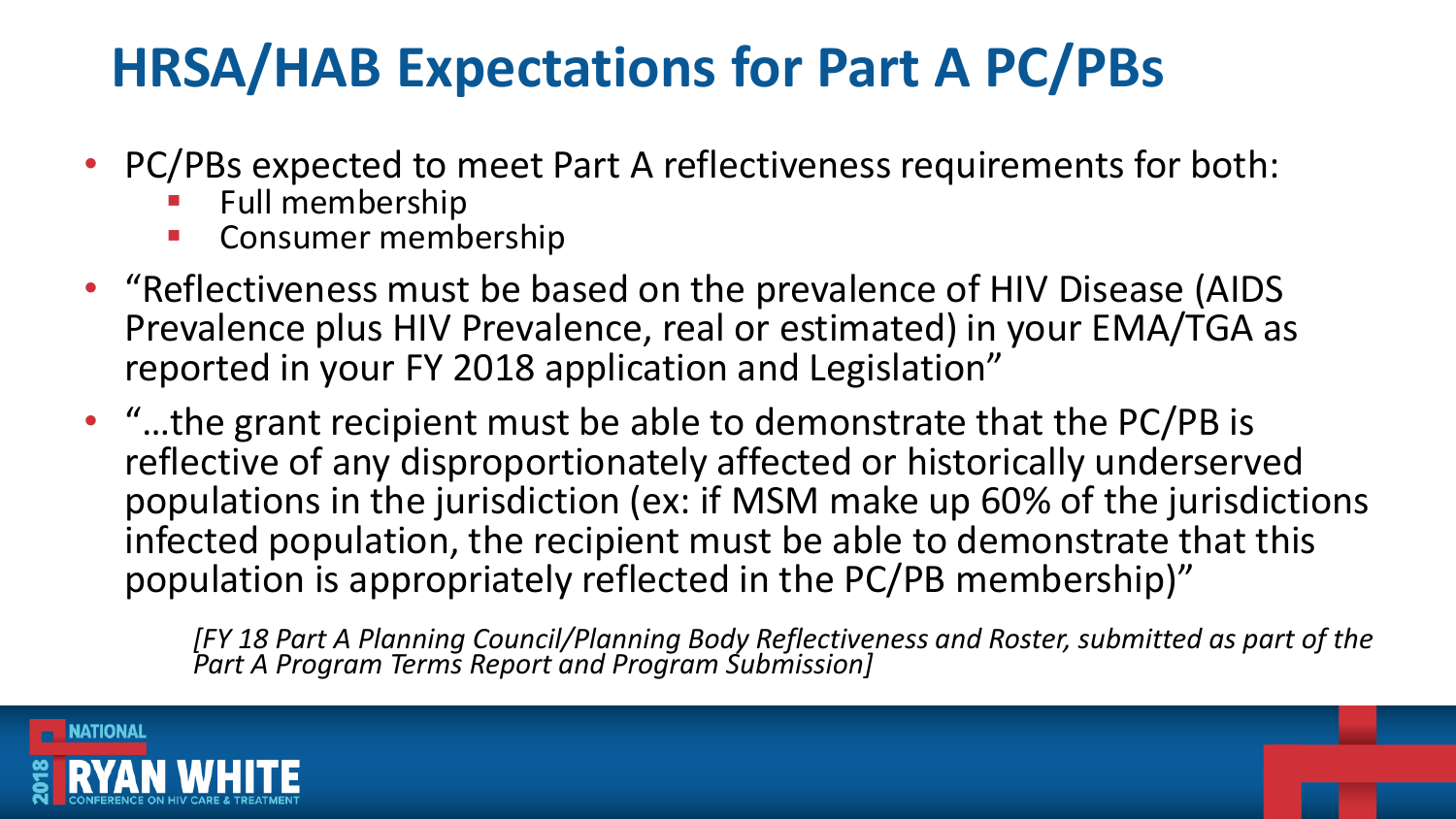# **HRSA/HAB-Required Reflectiveness**

- **Components of reflectiveness:**
	- Race/ethnicity
	- Gender
	- Age
- **For each component, Reflectiveness Chart submitted to HRSA/HAB asks for numbers and percentages to compare:**
	- **Persons living with HIV in the EMA or TGA**
	- Total members of the PC/PB
	- Non-aligned consumer members of the PC/PB

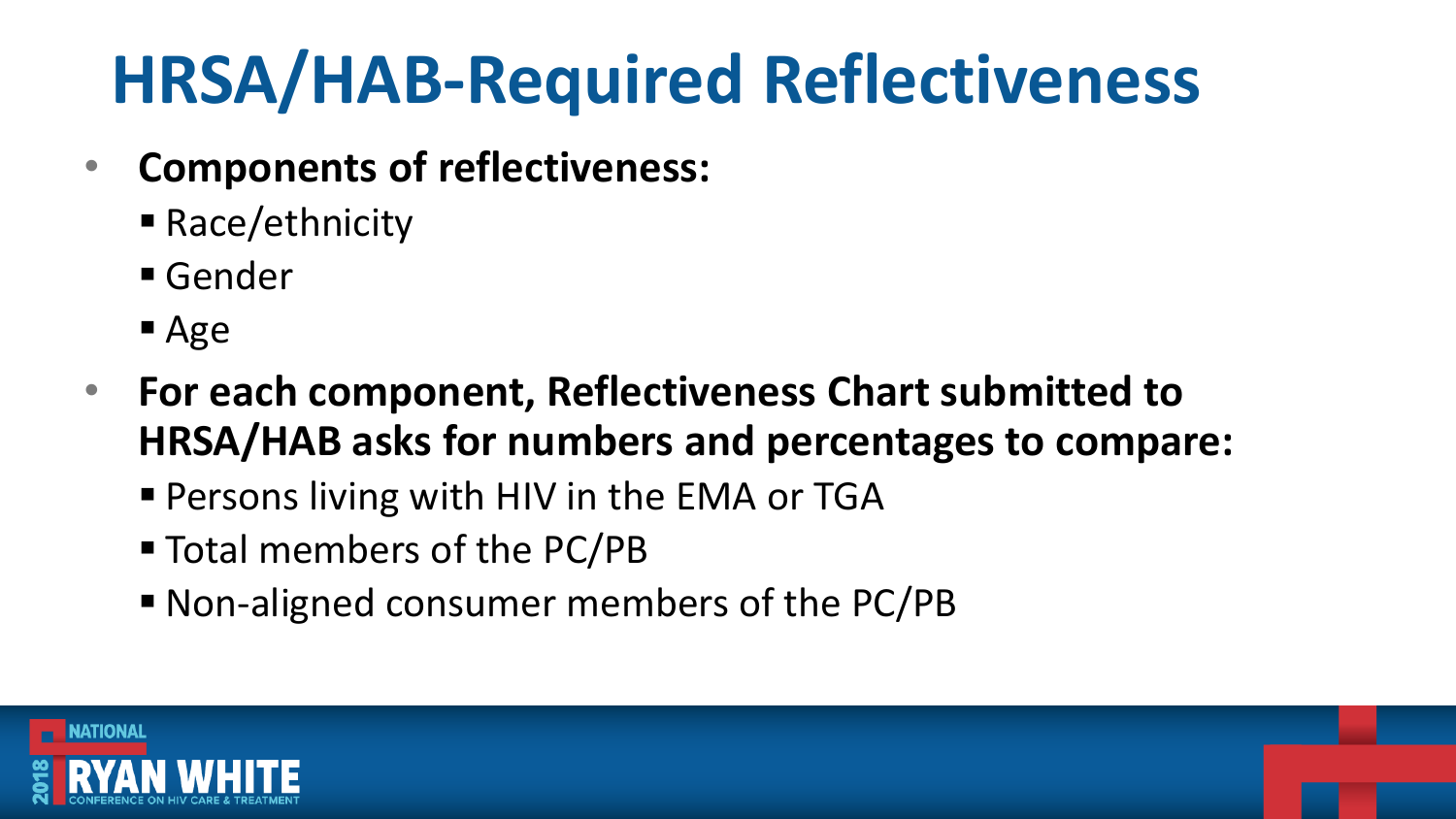### **Planning Council/Planning Body Diversity: HRSA/HAB Reflectiveness Chart**

|                    | Living with HIV/AIDS<br>in EMA/TGA |                   | <b>Total Members</b><br>of the PC/PB |            | <b>Non-Aligned Consumers</b><br>on the PC/PB |                   |
|--------------------|------------------------------------|-------------------|--------------------------------------|------------|----------------------------------------------|-------------------|
| [Race/Ethnicity]   | <b>Number</b>                      | <b>Percentage</b> | <b>Number</b>                        | Percentage | <b>Number</b>                                | <b>Percentage</b> |
| <b>[Gender]</b>    |                                    |                   |                                      |            |                                              |                   |
| <b>Age</b>         |                                    |                   |                                      |            |                                              |                   |
| <b>13-19 years</b> |                                    |                   |                                      |            |                                              |                   |
| <b>20-29 years</b> |                                    |                   |                                      |            |                                              |                   |
| <b>30-39 years</b> |                                    |                   |                                      |            |                                              |                   |
| 40-49 years        |                                    |                   |                                      |            |                                              |                   |
| <b>50-59 years</b> |                                    |                   |                                      |            |                                              |                   |
| 60+ years          |                                    |                   |                                      |            |                                              |                   |
| <b>Total</b>       |                                    |                   |                                      |            |                                              |                   |

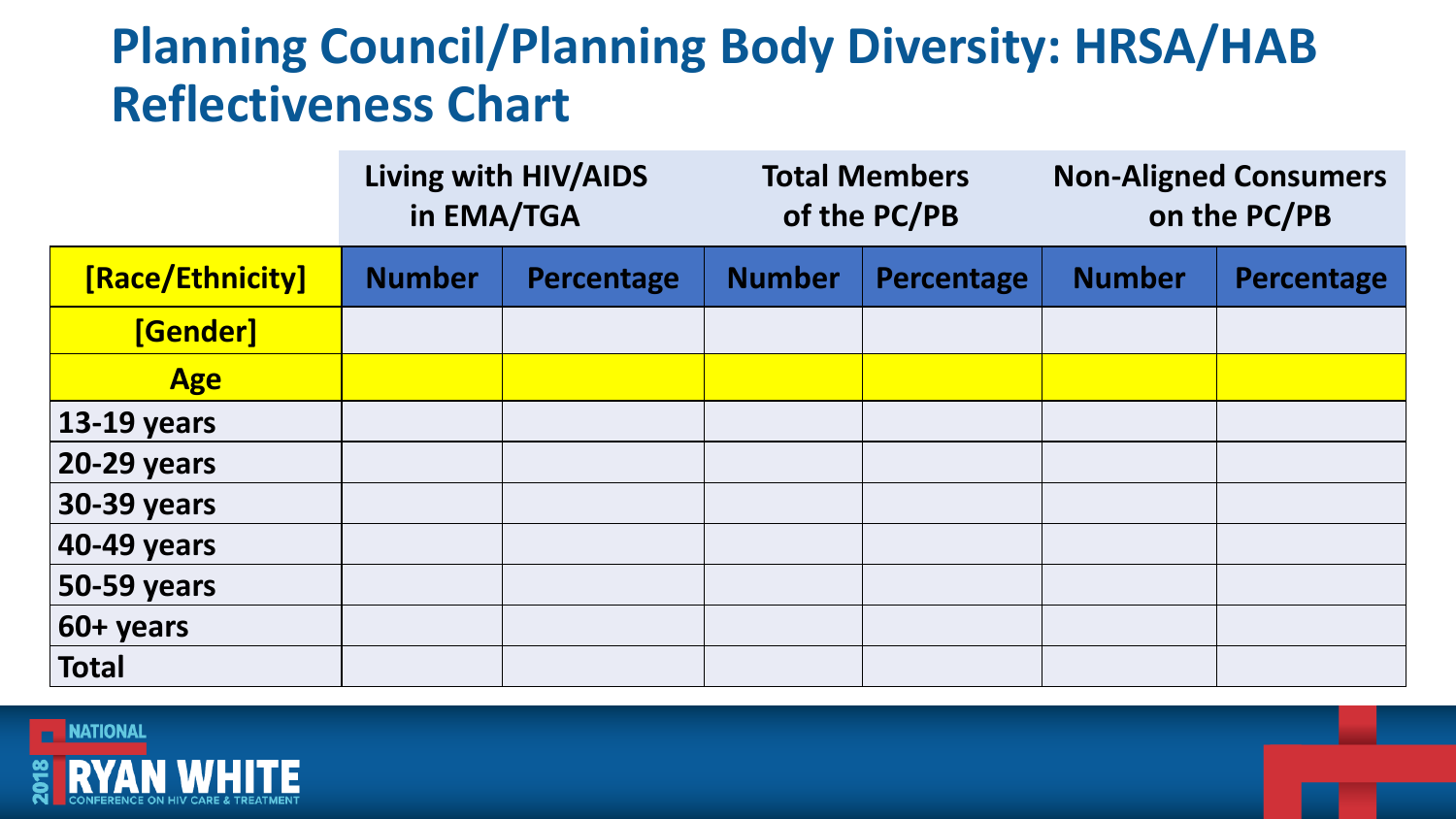### **Expectations for Consumer Advisory Boards (CABs)**

- Universal National Monitoring Standards call for "structured and ongoing efforts to obtain input from clients in the design and delivery of services," including through subrecipient Consumer Advisory Boards (CABs) *[NMS, Universal Standards, Section A: Access to Care]*
- Part C recipients that are federally qualified health centers (FQHCs) typically operate CABs – and a majority of their Boards are clinic patients
- Like PC/PBs, CABs are most useful when diverse in terms of age, race/ethnicity, gender, and other factors

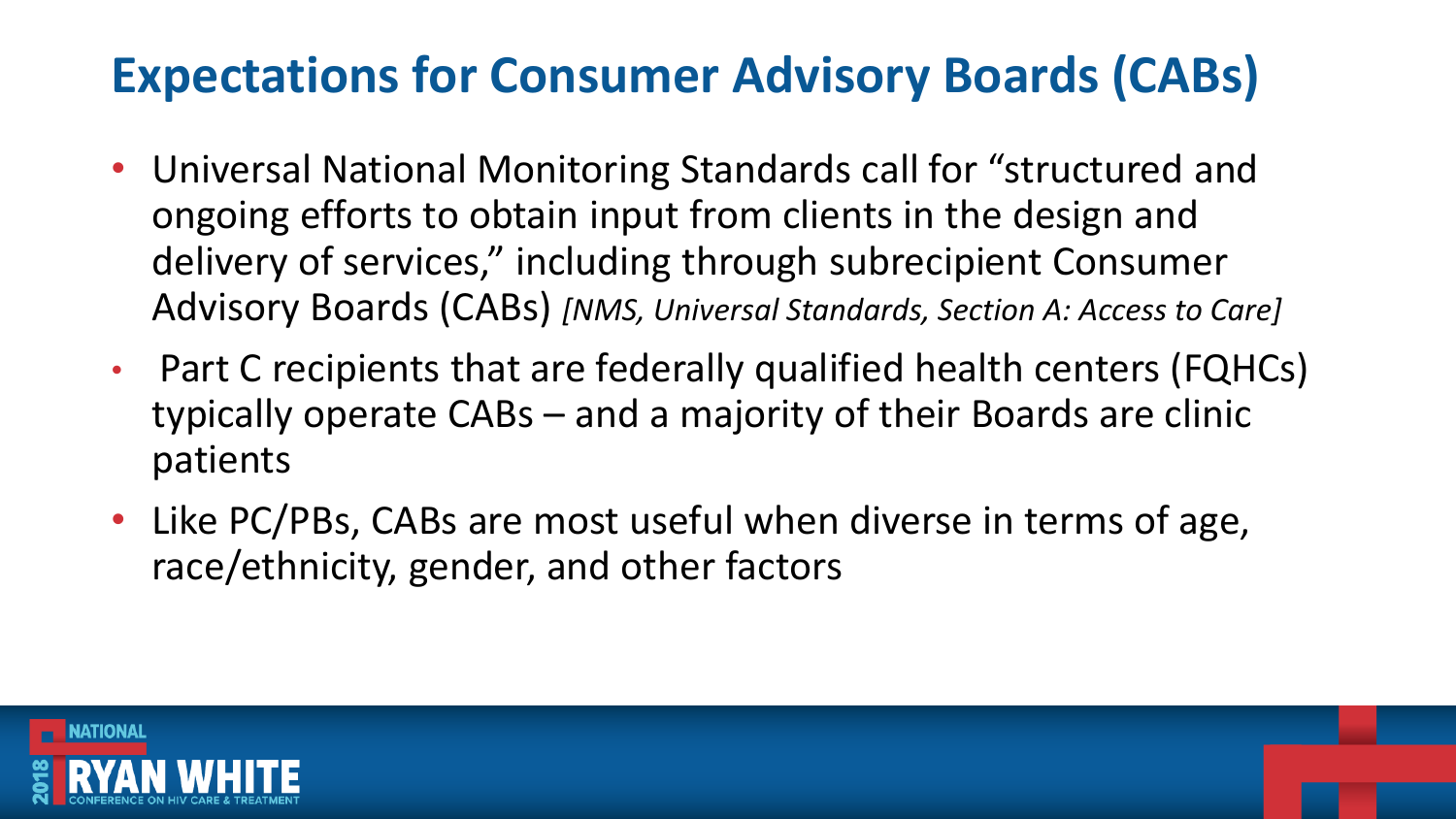# **Importance of Engaging a New Generation of Consumers in RWHAP Planning**

- Community and consumer engagement is the foundation of the RWHAP planning process
- RWHAP planning councils and planning bodies play a major role in shaping local and state systems of HIV care and treatment
- HIV community planning is based on inclusiveness and diversity people with differing characteristics, affiliations, and backgrounds coming together
- Diverse perspectives help ensure the availability of services appropriate for diverse groups of PLWH

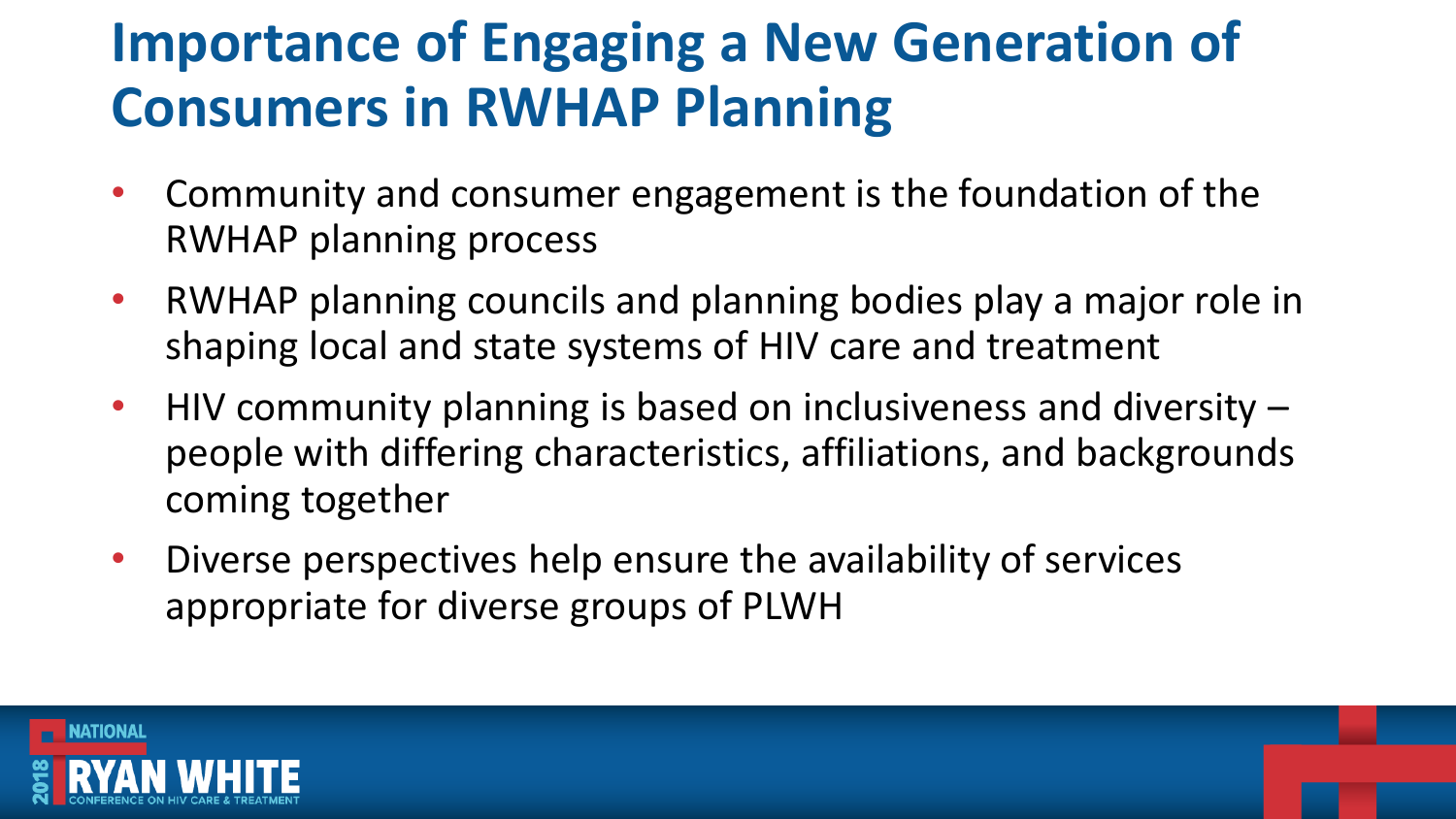# **Why Youth? To Address HIV Health Disparities**

- Nationally, in 2016, young people aged 13-24 made up **21%** of new HIV diagnoses
- HIV incidence rate was **12.3** per 100,000 for all age groups but:
	- **34.8** for young adults aged 25-29 *the highest rate for any age group*
	- **30.3** for young adults aged 20-24
- An estimated **51%** of youth 13-24 with HIV were unaware of their status – *the highest rate in any age group*
- As of 2014, among youth with HIV aged 13-24:
	- **41%** were receiving HIV medical care
	- **31%** were retained in HIV care
	- **27%** had a suppressed viral load *the lowest rate for any age group*

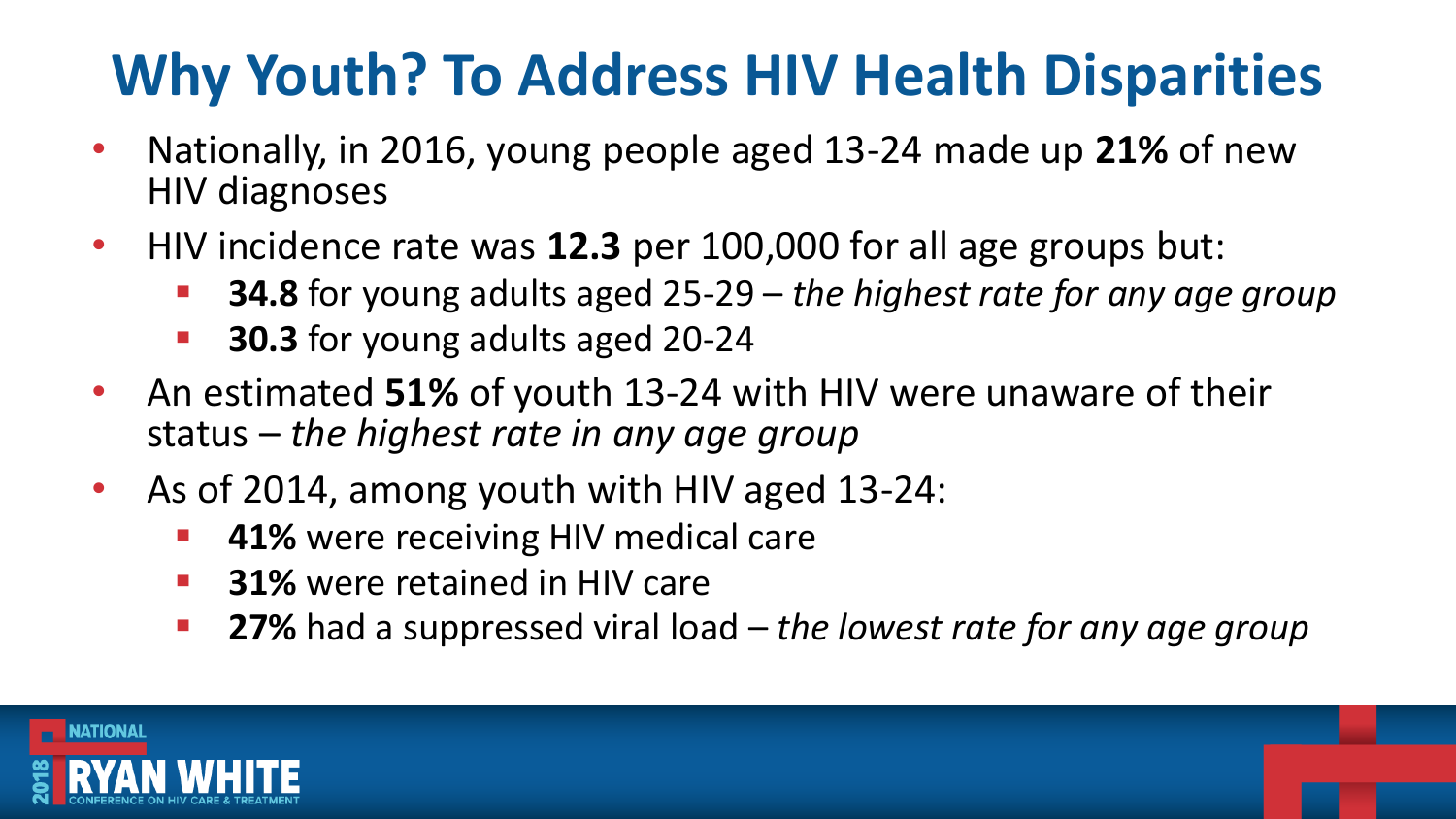### **Data on Youth/Young Adults as RWHAP Clients, 2016**

- Almost 22% of RWHAP clients are aged 13-34
	- $-4.6\%$  are 13-24
	- **17% are 25-34**
- Young PLWH have the lowest levels of viral suppression among any age group of RWHAP clients *(see chart)*
	- Viral suppression is lowest among transgender youth aged 13-24: 63.4%

*[Clients Served by the Ryan White HIV/AIDS Program, 2016]* 

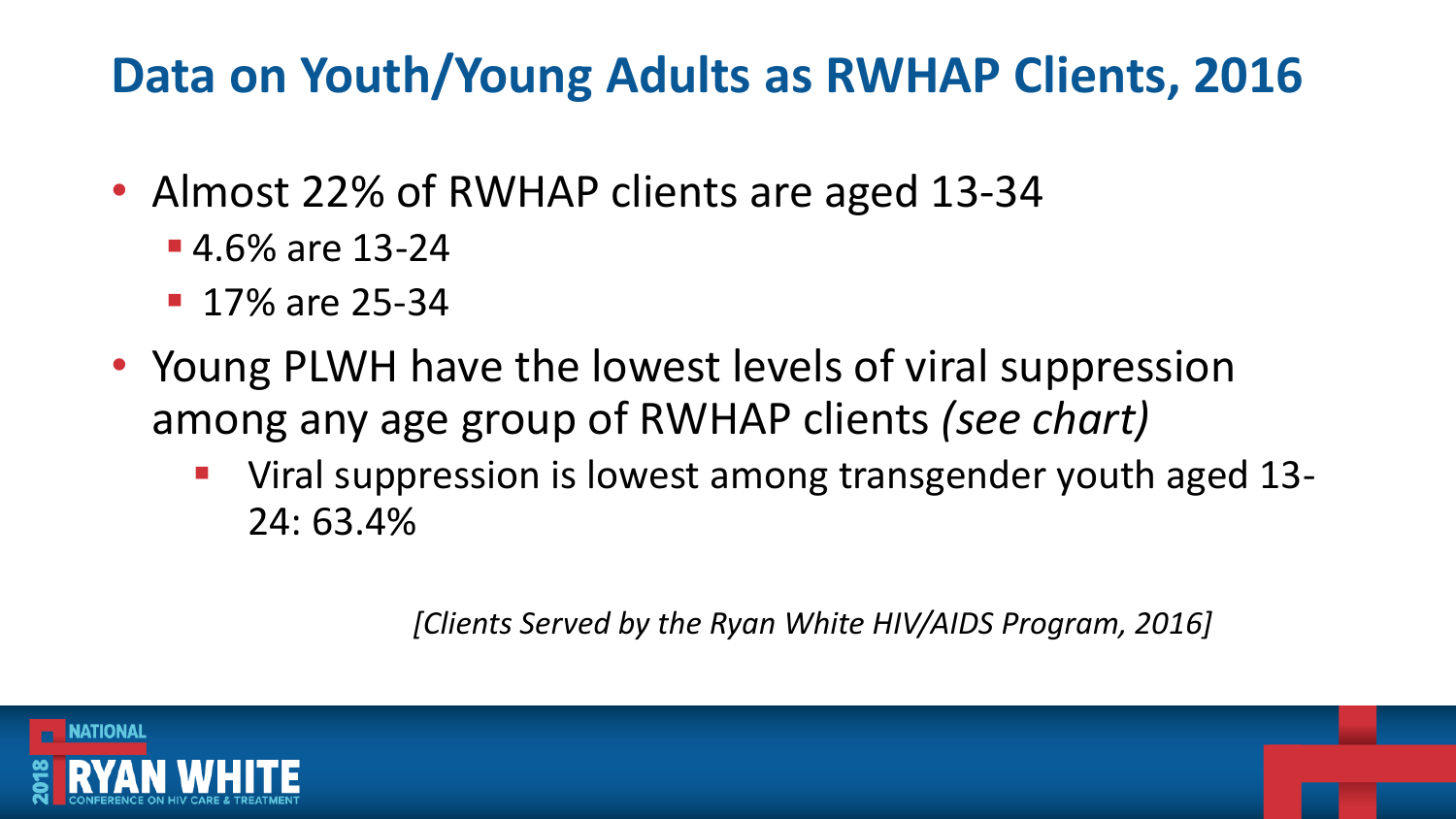

*Viral suppression:* ≥1 OAHS visit during the calendar year and ≥1 viral load reported, with the last viral load result <200 copies/mL.

*Source:* HRSA, Clients Served by the Ryan White HIV/AIDS Program, 2016,HIV Care Outcomes: Viral Suppression. Territories included are Guam, Puerto Rico, and the U.S. Virgin Islands

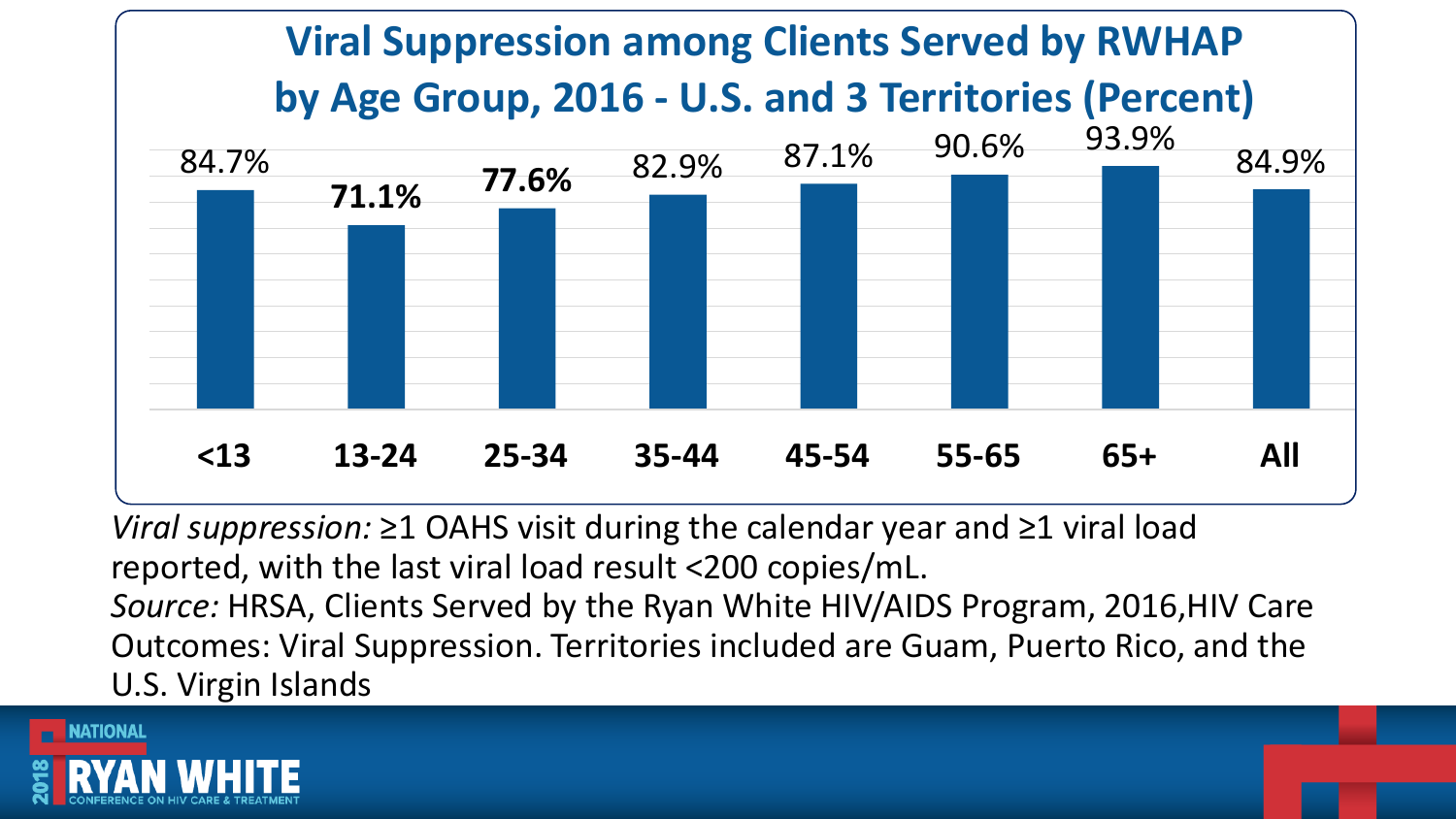## **Poll #5: Young Members**

### **How many members of your planning council/planning body are under the age of 35?**

- 1. None
- 2. 1
- 3. 2-3
- 4. More than 3
- 5. Don't know
- 6.  $N/A$  not associated with a planning council/planning body

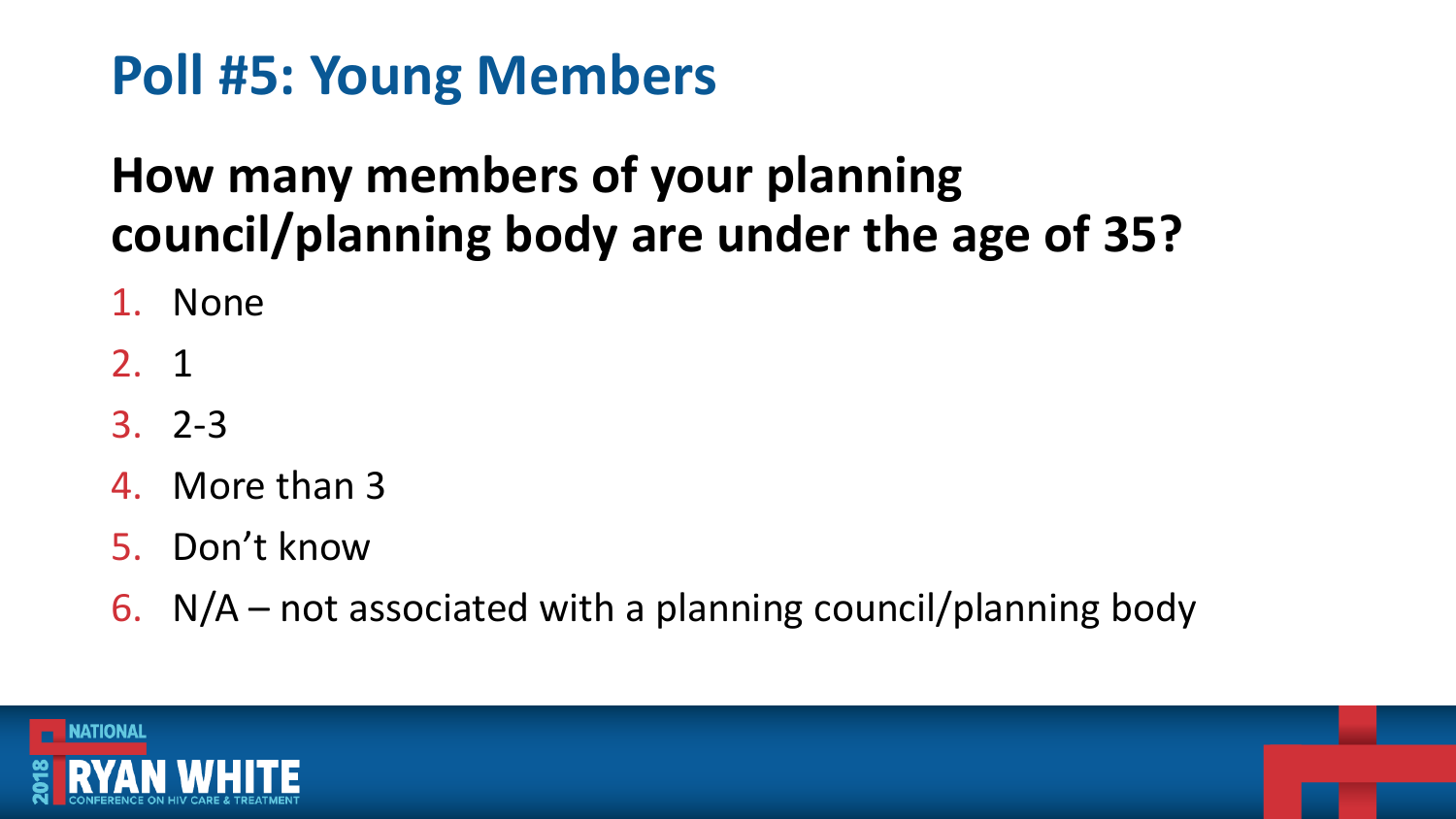# **Challenges in Engaging a New Generation of Consumers in RWHAP Planning**

### **Cecilia Ross Oshingbade**

### **Chair,** *Houston EMA Ryan White Planning Council*

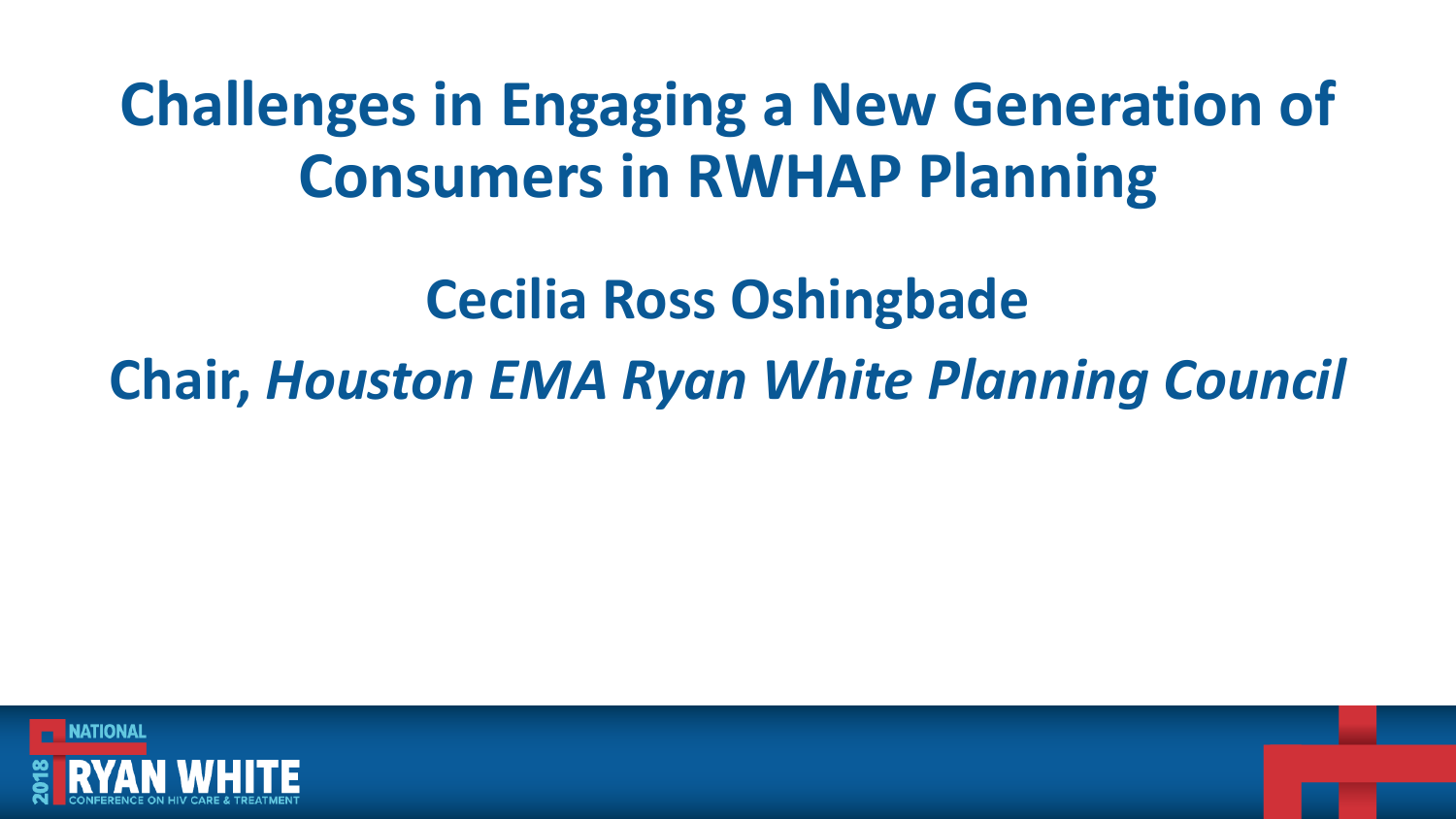### **Poll #6: Who is Part of the "New Generation of Consumers"?**

**From the perspective of your planning council/ planning body or program, what qualifies a person to be considered part of a "new generation of consumers"?** Click on all that apply.

- 1. Age under 25
- 2. Age under 35
- 3. Member of a disproportionately affected population
- 4. Person diagnosed with HIV within the past 3 years
- 5. Other

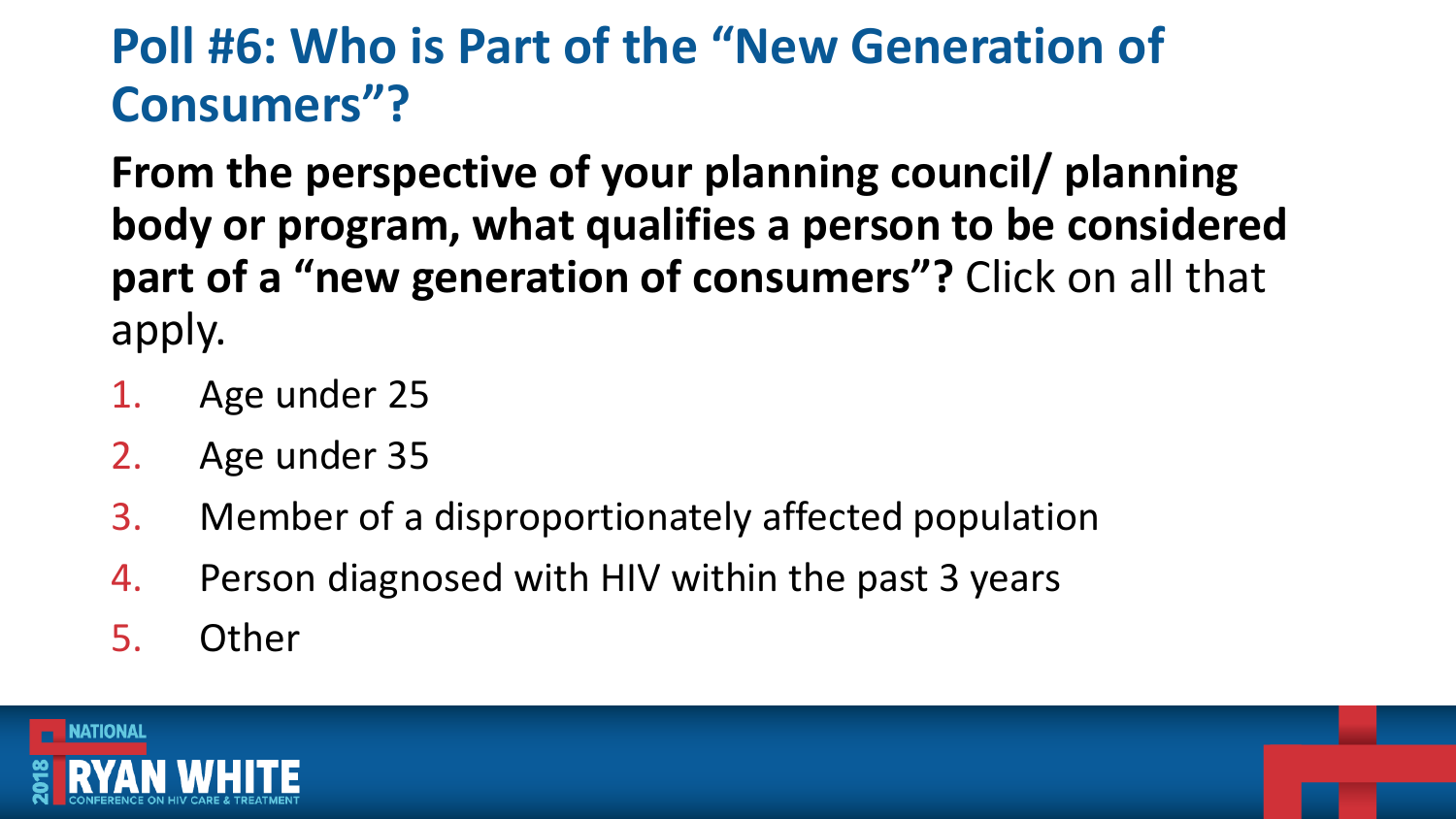### **Discussion: Are the Following Individuals Part of Your "New Generation of Consumers"? Why/Why Not?**

- 1. A woman diagnosed with HIV 6 months ago at the age of 51
- 2. A young man age 24 who was born with HIV, told about his medical condition at age 7, is taking medications, and has an undetectable viral load
- 3. A young adult age 20 who was born with HIV, never told of his status but given medications, discovered his status two months ago, and has an undetectable viral load
- 4. A newly diagnosed woman age 66, a widow who was infected by her boyfriend

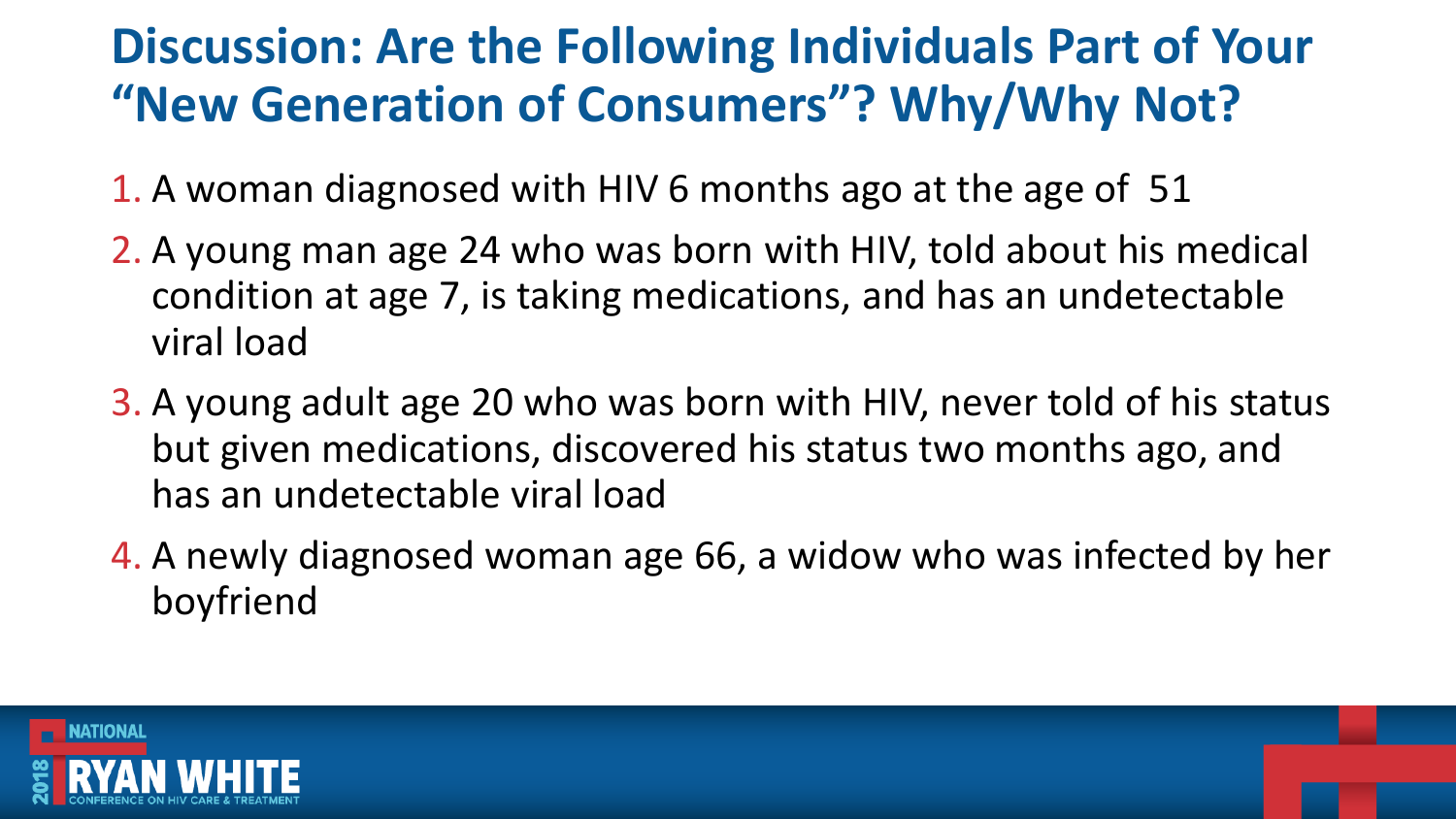**Identifying Challenges in Engaging Consumers – Especially Those under 35 or Recently Diagnosed**

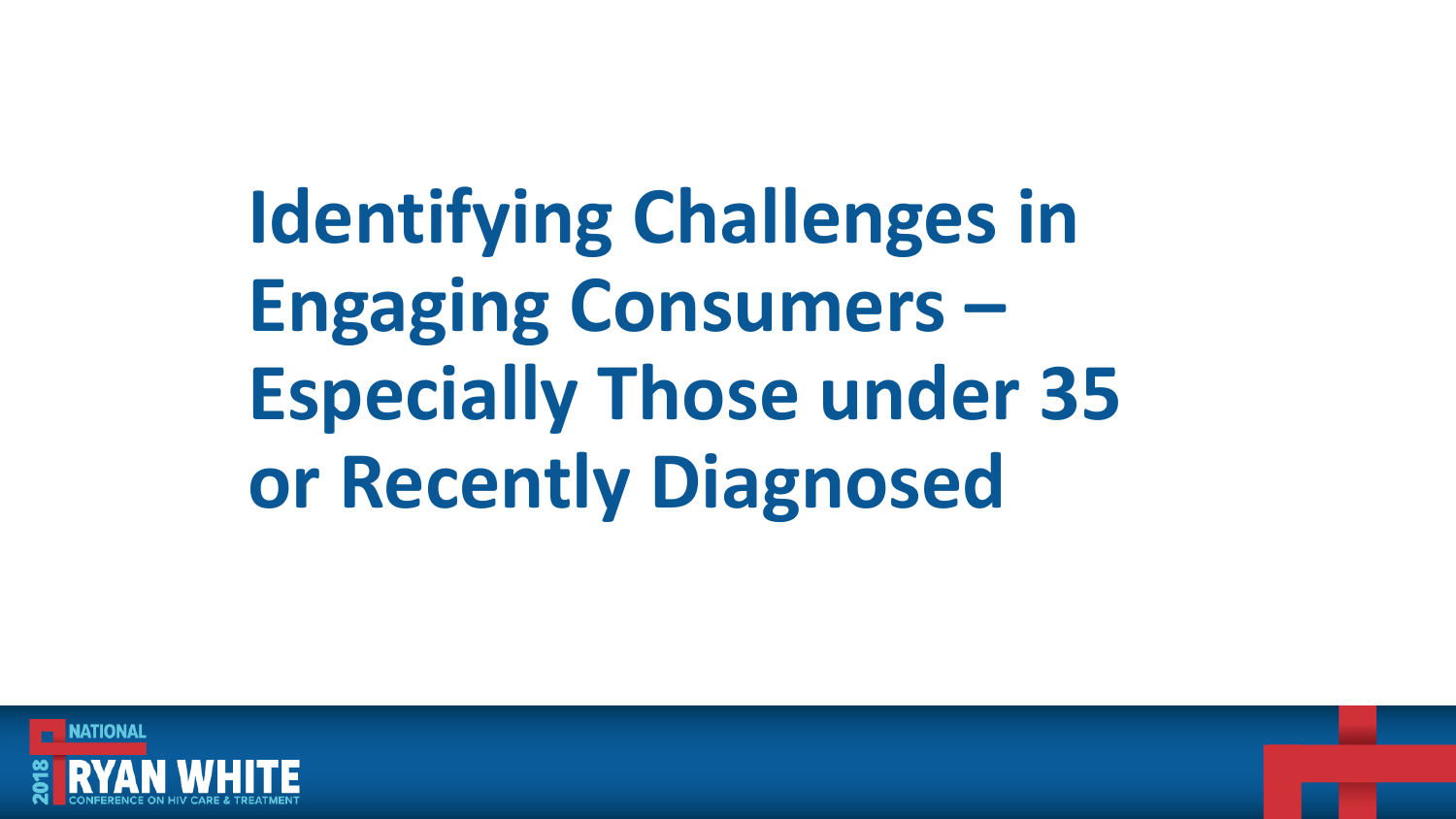# **PC/PB Membership Challenges**

- Most PC/PBs report challenges in maintaining active participation by consumers and other PLWH
- PC/PB membership tends to include primarily:
	- Individuals in their late 40s, 50s, and 60s
	- Consumers that are long-term survivors
- Most PC/PBs and many Consumer Committees report little involvement by PLWH who are under 35 or diagnosed with HIV in the past 5 years

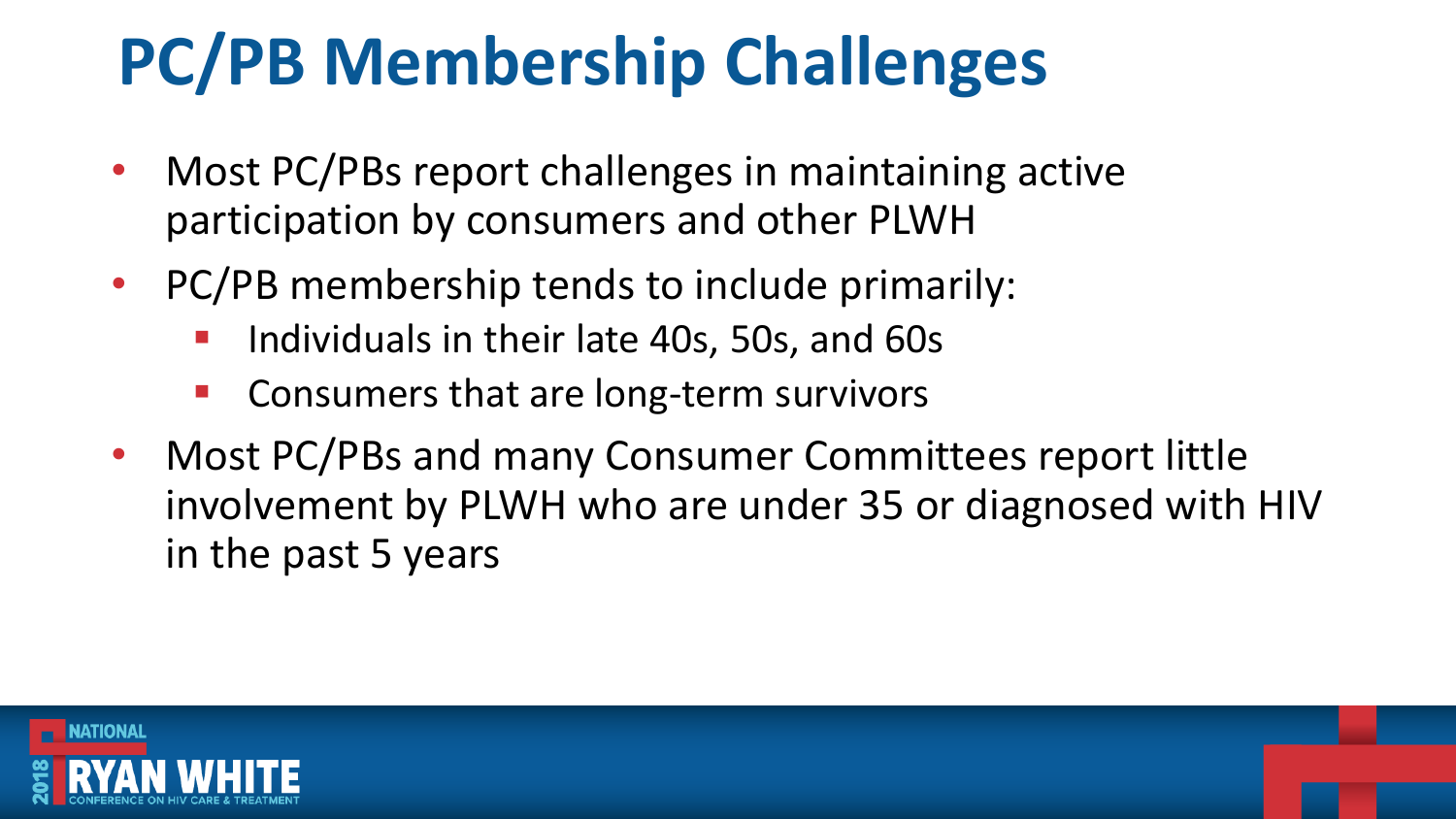### **Identified Barriers to Consumer/PLWH Engagement**

- Assumed limitations on consumer capacity for sound decision making in an increasingly complex HIV prevention and care environment
- Perception that other members hold most power & influence
- Negative environment  $-$  tension and conflict
- Stigma and disclosure issues
- Hiring of unaligned consumers constant need to recruit

*[PC/PB Assessment Conducted for HRSA/HAB by EGM Consulting, LLC, 2016]*

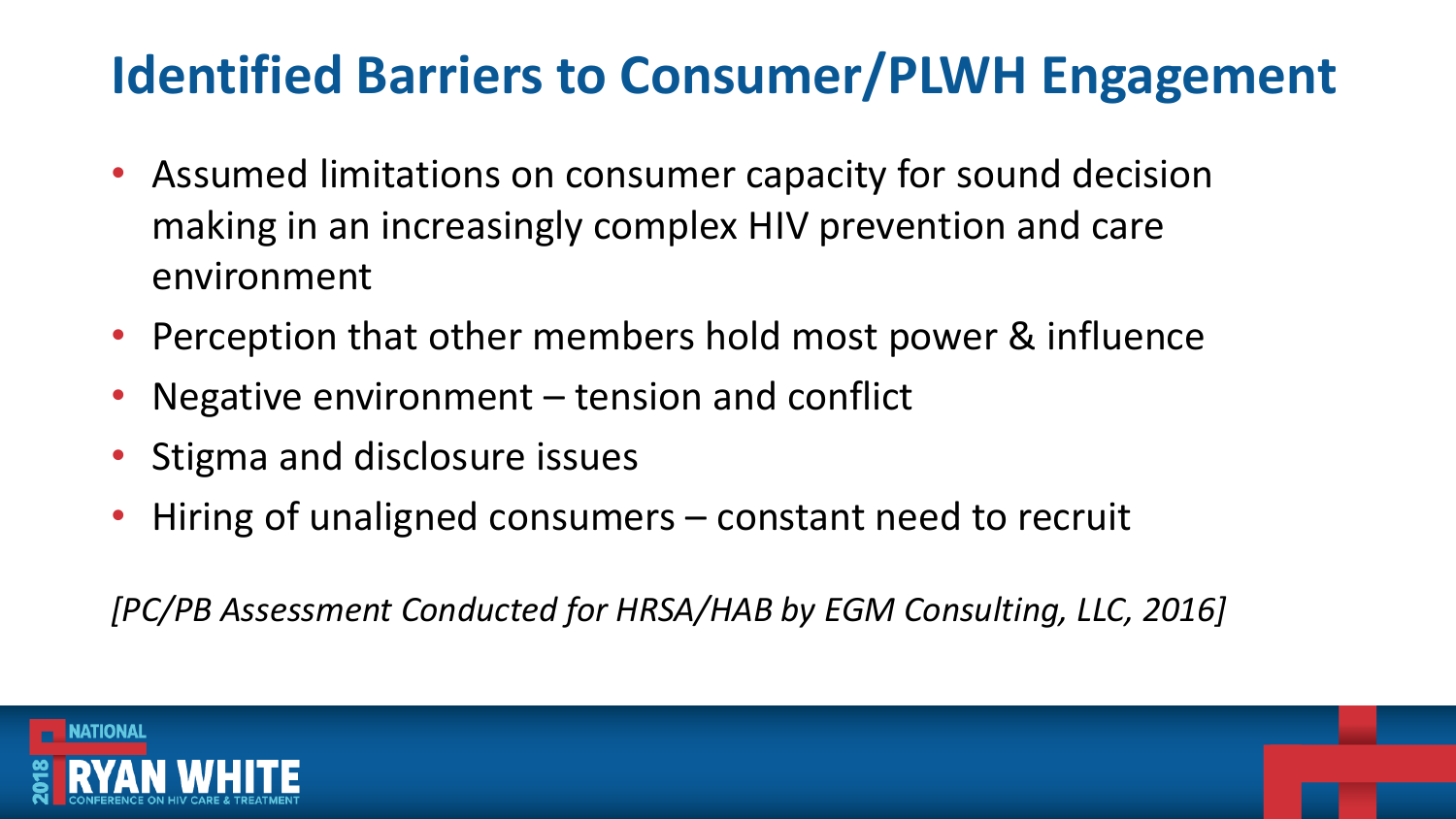## **Additional Identified Barriers**

- Transportation and other expenses
- Personal and societal challenges (e.g., health, co-morbidities)
- Language & cultural differences including lack of interpreters
- Exclusion of consumers from some official boards/commissions due to past legal problems
- Insufficient orientation, training, and support

*[PC/PB Assessment Conducted for HRSA/HAB by EGM Consulting, LLC, 2016]*

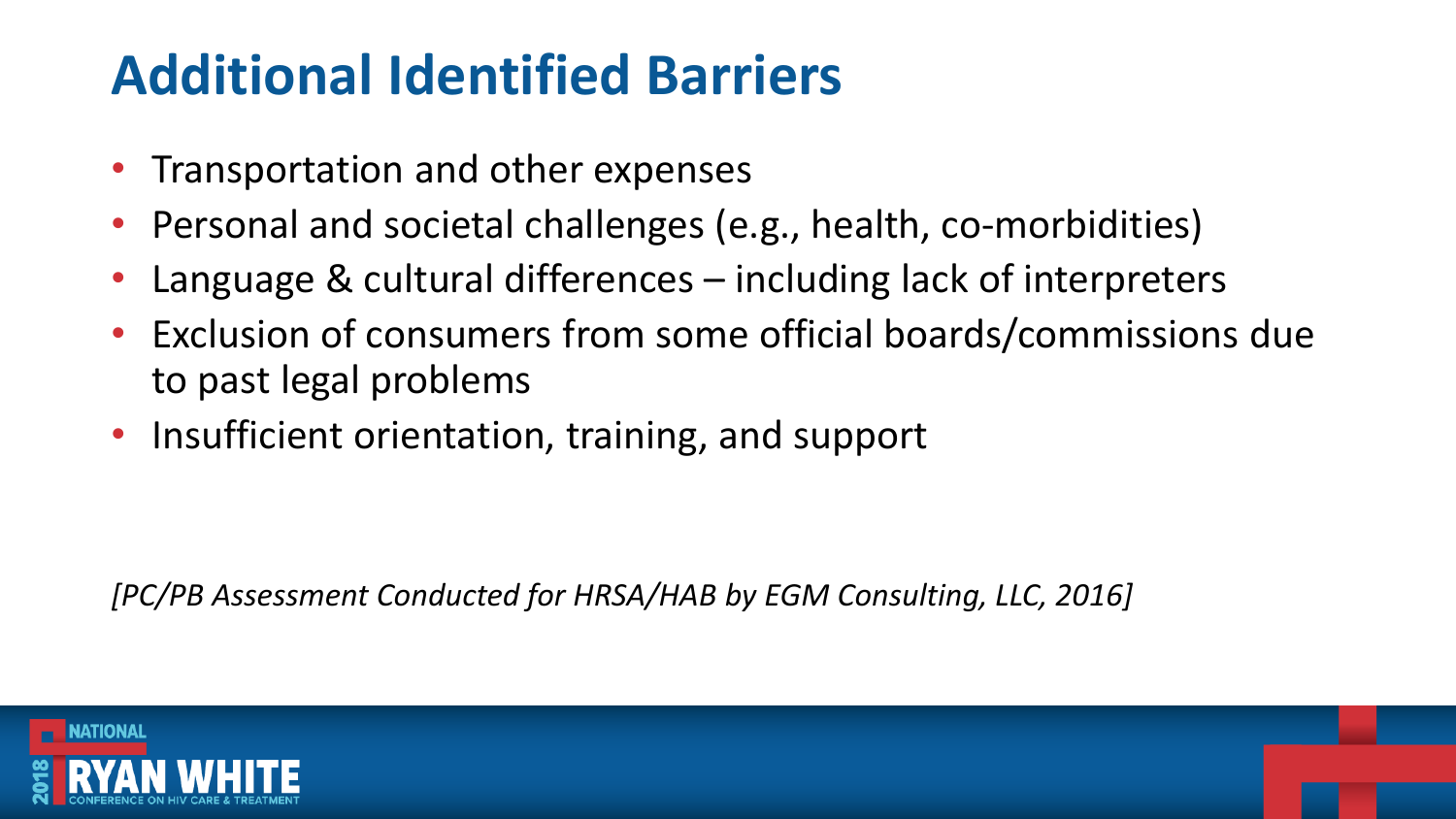### **Special Challenges Faced by Young PC/PB Members**

- Hard to be the "only one" only person of color under 30, only young MSM
- Generational issues: perceived dominance by long-time survivors
	- "I was not taken seriously because I was the youngest, newest member"
- PC/PB felt "stagnant"
	- Some members were OK with continuing to do what they've been doing for a long time
	- Others interested in change but wanted someone else to lead the process
- Didn't understand unstated issues and relationships
- Pushed to take a leadership role without time to gain the needed knowledge

*[Subject Matter Expert Panel with Young Adult PLWH, EGMC for JSI Planning CHATT, June 26, 2018]*

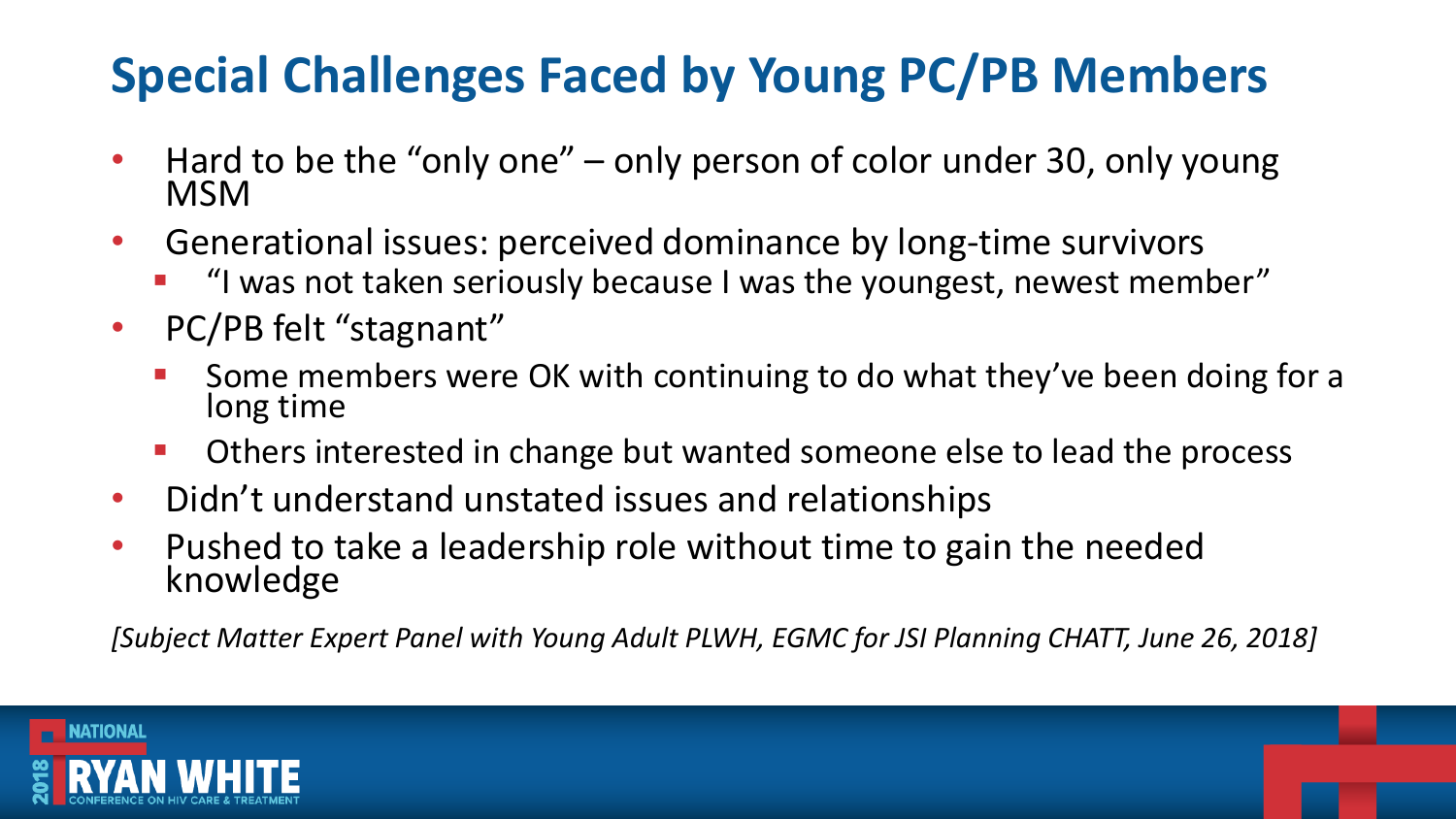## **Recruitment and Retention Barriers and Errors**

- Focus on recruiting overcommitted young adults already on other committees or advisory boards and have no more time
- Lengthy, complex vetting process  $-$  and often a long delay before decision and appointment
- Inflexible bylaws and policies
	- In-person attendance required at meetings
	- **Processes that make meetings move slowly**
- Meeting times and locations that don't work for students or people not employed in HIV or public health
- Lack of targeted recruitment PC/PB does not promote itself to young people *[SME Panel]*

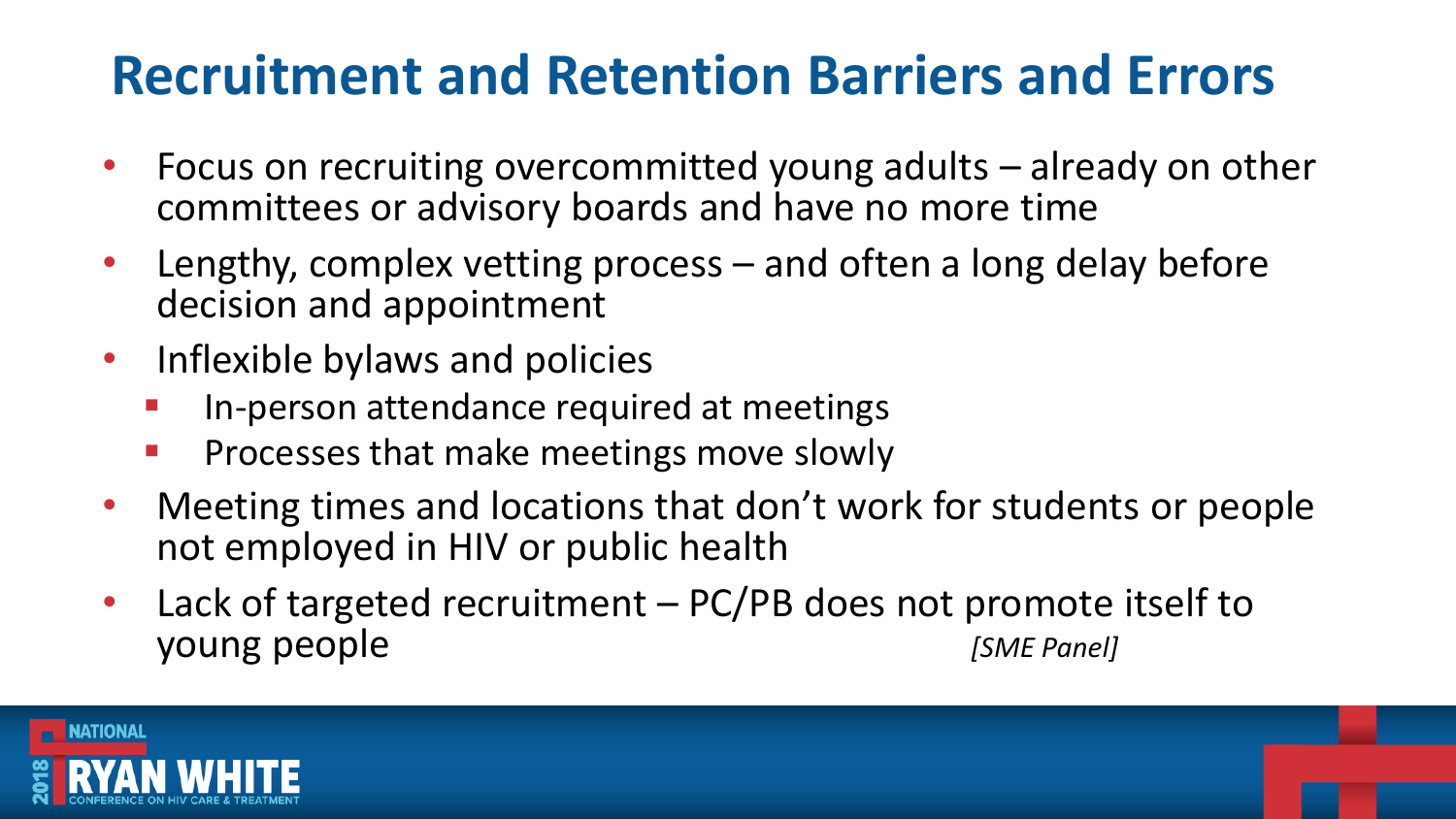### **Policies and Procedures that Discourage Youth and Young Adult Participation**

- PC/PB Bylaws and policies that do NOT include:
	- A requirement for a Co-Chair or other officer to be a consumer
	- A requirement or preference for targeting young consumers as committee members
	- Age identified as a factor in recruitment of consumers or other members
- Consumer Committee polices and practices such as:
	- Emphasis on "experience" as measured by number of years members have been living with HIV – no focus on newly diagnosed or younger members
	- **EXTERG** 11 Limited attention to issues faced by younger consumers such as employment, need for evening/weekend service hours
	- Lack of outreach to newly diagnosed or young consumers

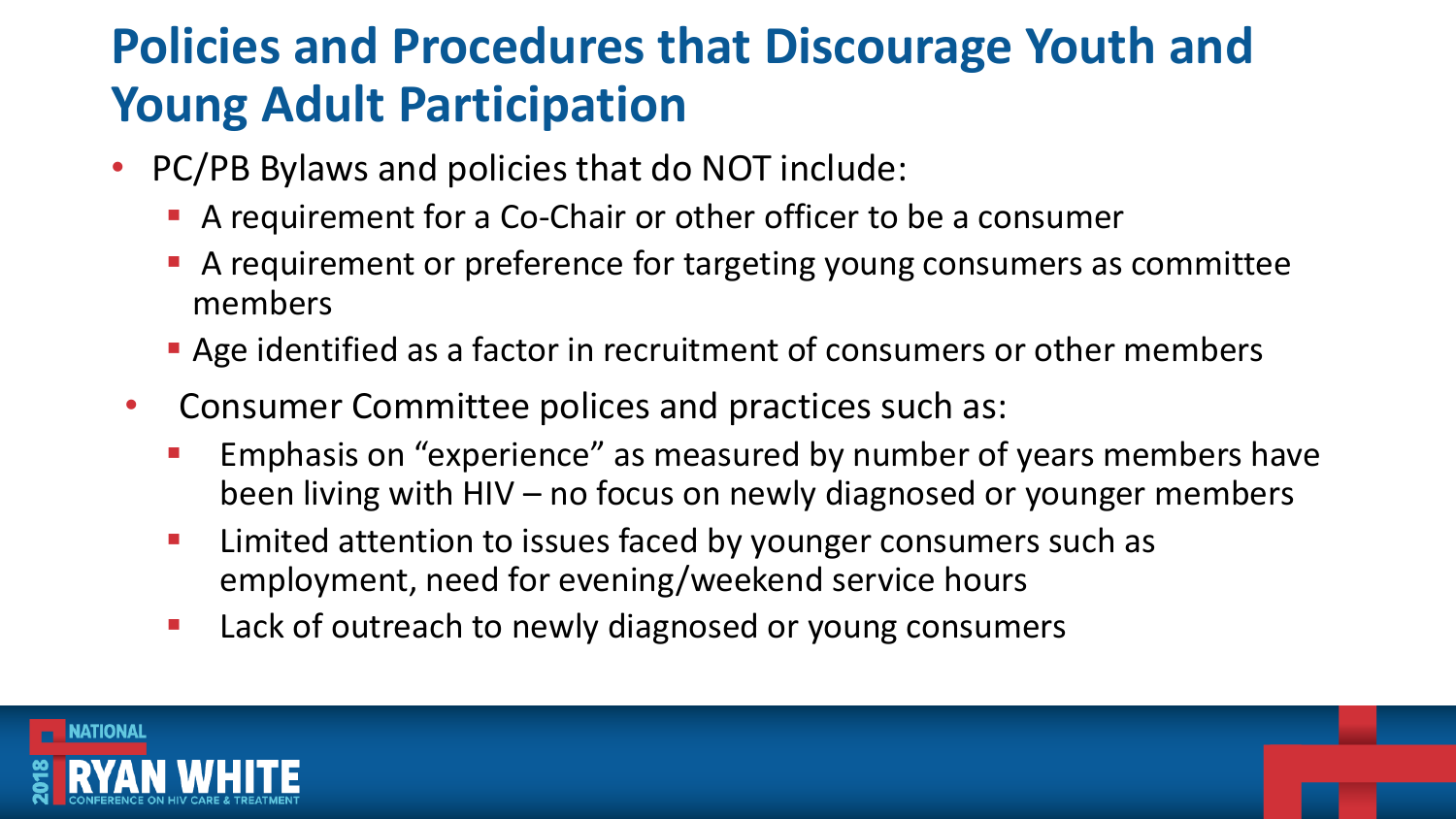# **Houston Strategies: A Recruitment Pipeline**

#### **For all consumers:**

- Project LEAP (Learning, Empowerment, Advocacy, Participation)
	- A comprehensive advocacy training program for HIV-positive individuals
	- Trains PLWH for active participation on an HIV planning body such as the RWHAP Part A planning council (PC) or HIV Prevention Planning Group (PPG)
- External membership voting committee member and non-voting PC member
- Participation in a PC work group

#### **For young consumers:**

- Road 2 Success Youth Summit
- Pairing of young consumers with trained mentors

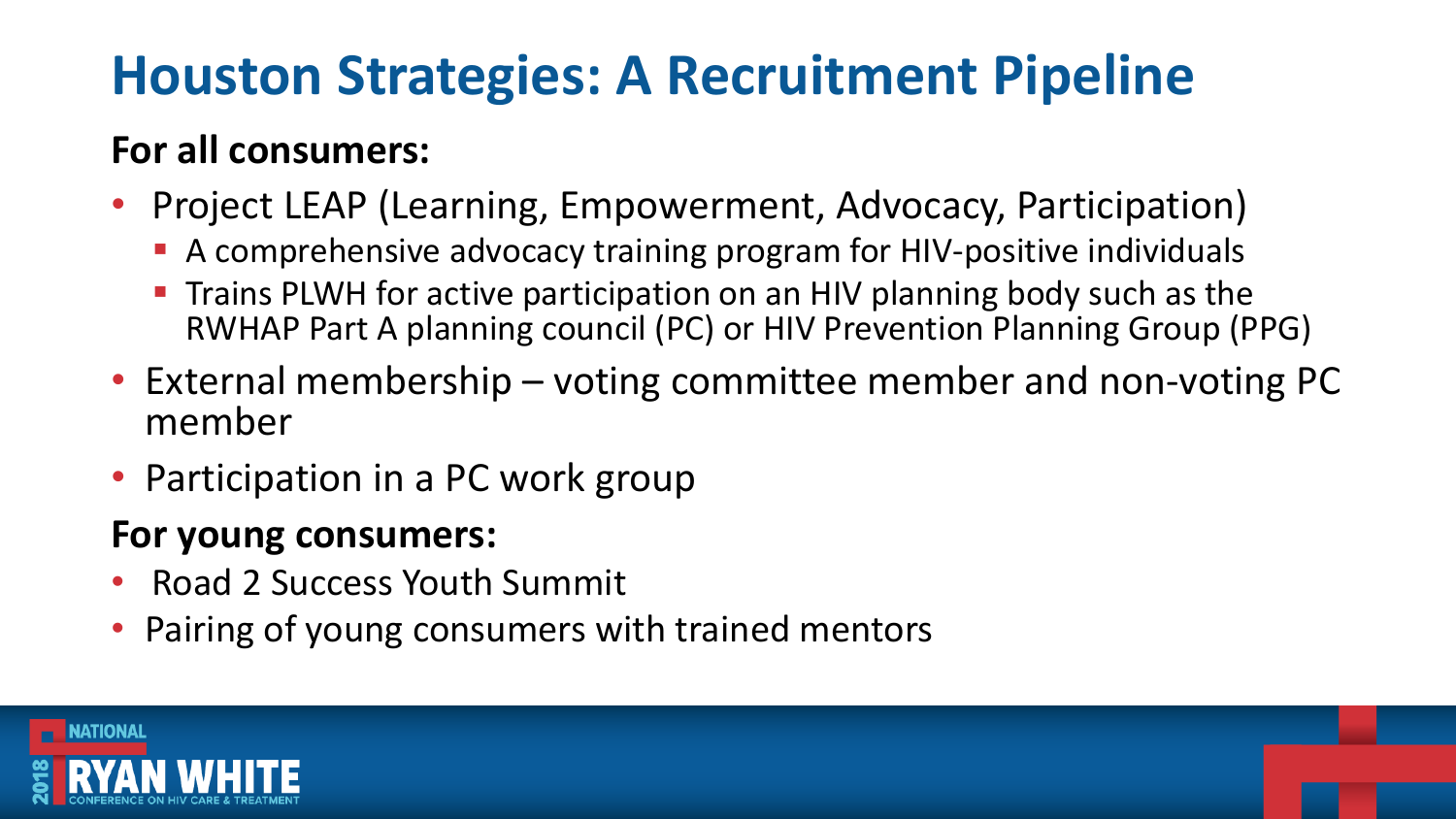## **Houston's Road 2 Success/***Camino hacia tu Salud*

- Operates under Affected Community Committee
- Hosts 2- and 4-hour meetings in partnership with other consumer groups
	- Sessions held at location where the partner typically hosts meetings with consumers
	- Some sessions with existing groups, some advertised to the general HIV community
	- **E** Some sessions in Spanish

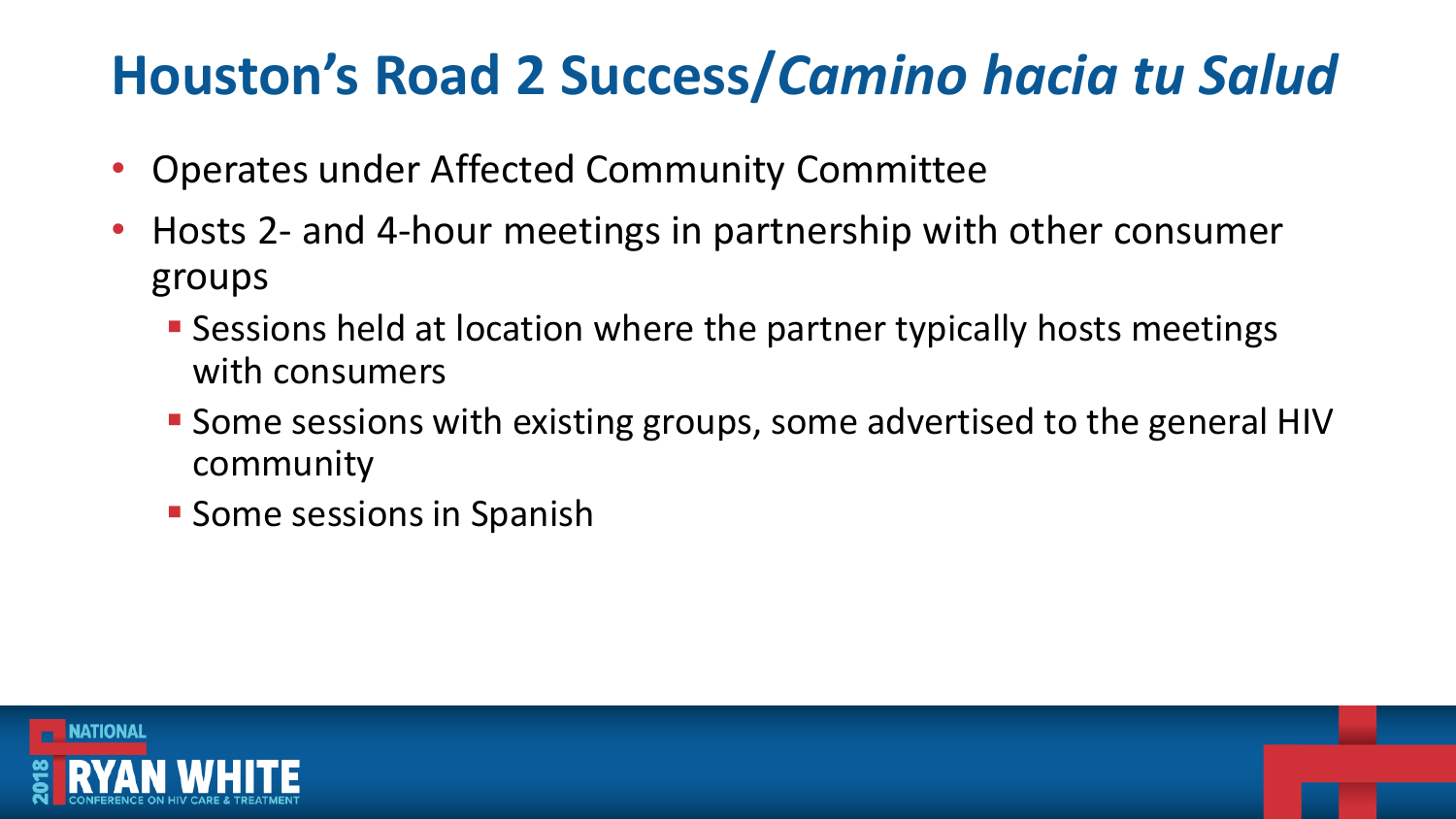### **Road 2 Success Youth Summits**

- Planning council has held 3 Transition Summits for youth transitioning from pediatric to adult care
	- Designed to address low rates of retention and viral suppression related to the transition
	- Addresses structural, clinical, and individual transition barriers
- Summits include youth 15-25 as well as their caregivers
- Participants sometimes say they would like to share their experiences and become more involved
- Sessions increase planning council visibility among youth and young adult consumers and can make contacts that lead to engagement with the planning council

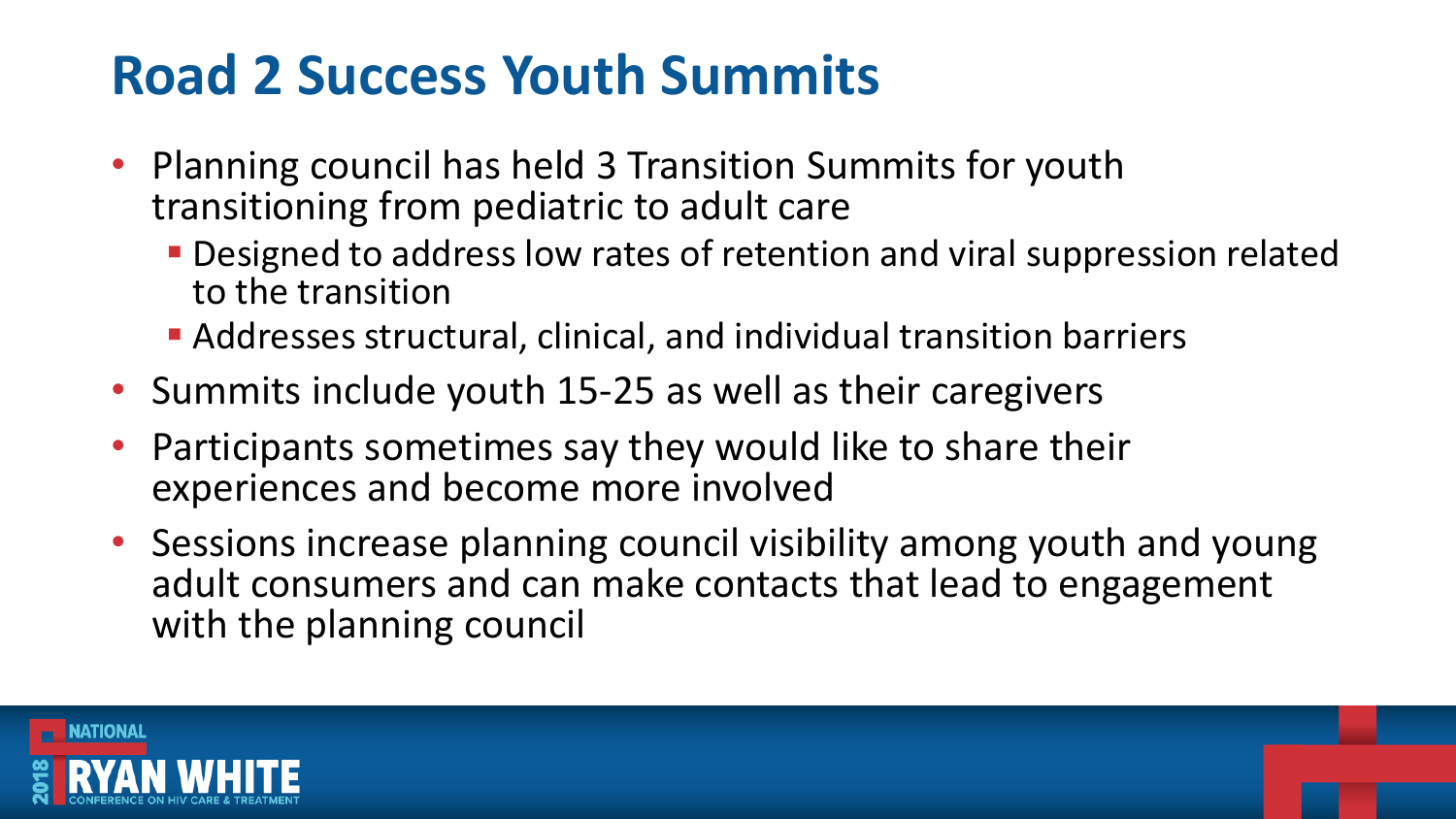# **Houston's Current Participation of Young Adult Consumers**

| <b>Individual</b> | <b>LEAP Graduate</b> | <b>PC Member</b> | <b>External</b><br><b>Member</b> |
|-------------------|----------------------|------------------|----------------------------------|
| Male age 29       |                      |                  |                                  |
| Female age 28     |                      |                  |                                  |
| Male age 31       |                      |                  |                                  |
| Male age 39       |                      |                  |                                  |

All 4 current PC and External members began their involvement with the PC through the LEAP Program

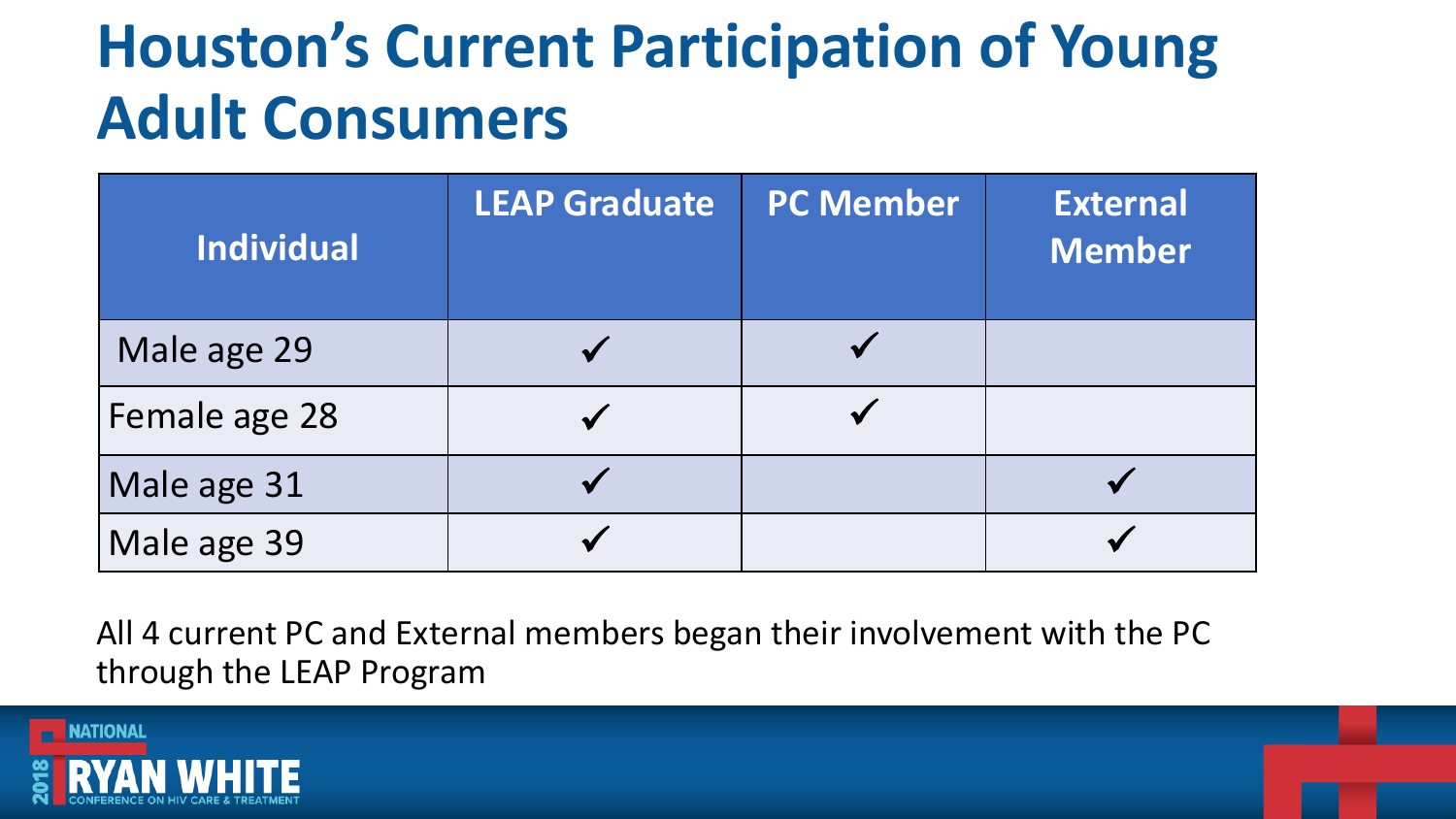# **Strategies in Engaging a New Generation of Consumers in RWHAP Planning**

### **Brandi C. Bowen,**

# *Program Director, New Orleans Regional AIDS Planning Council*

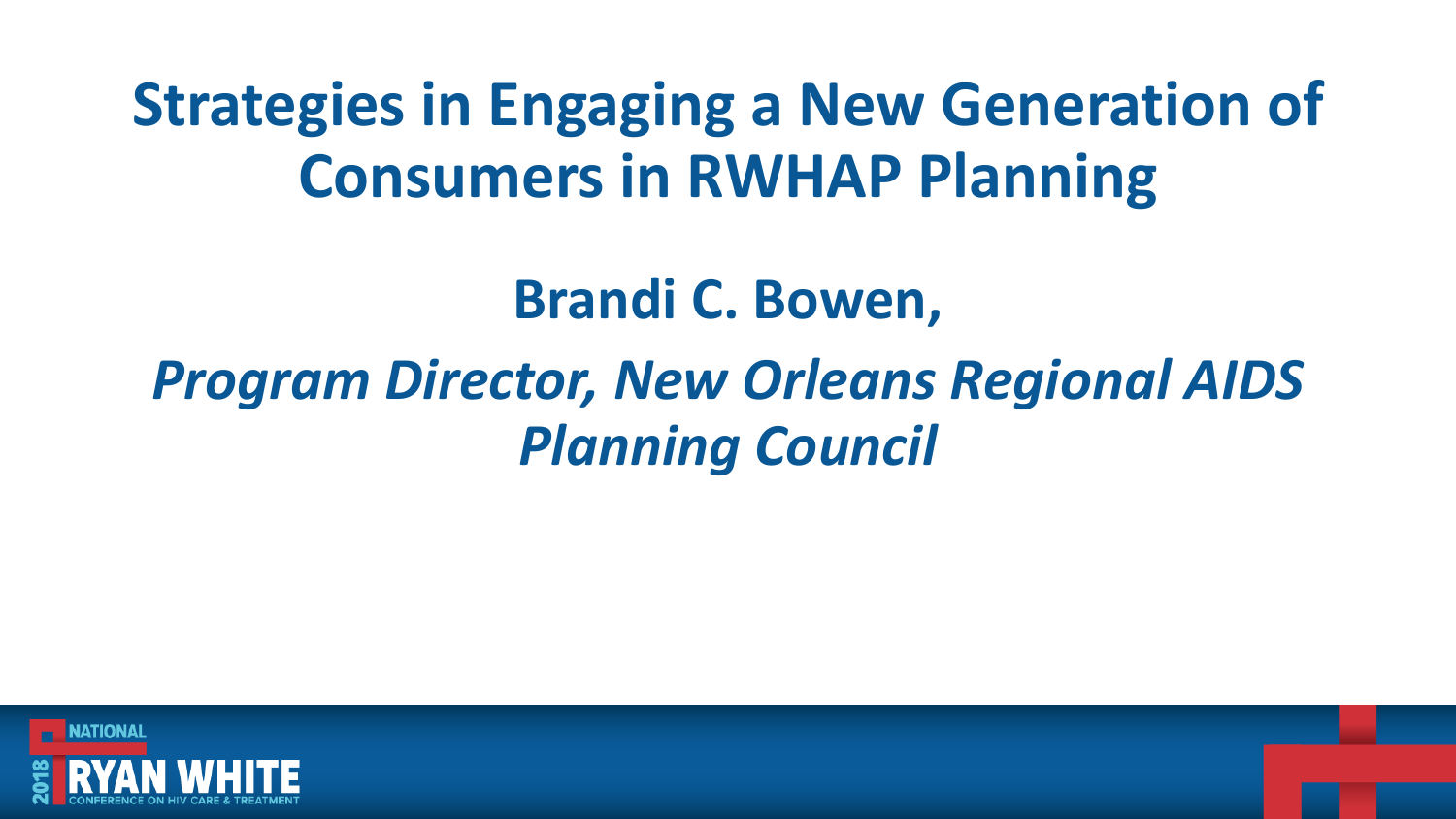### **Poll #7: Strategies to Help Recruit a New Generation of Members**

#### **Which of the following strategies can assist you in recruiting a new generation of membership?** (Check all that apply)

- 1. Creating new partnerships and collaborations
- 2. Supporting fresh leadership with training and mentorship
- 3. Following HRSA Guidance
- 4. Silencing dissenting voices
- 5. Continuing to use the same protocols that are currently in place
- 6. Revising Bylaws

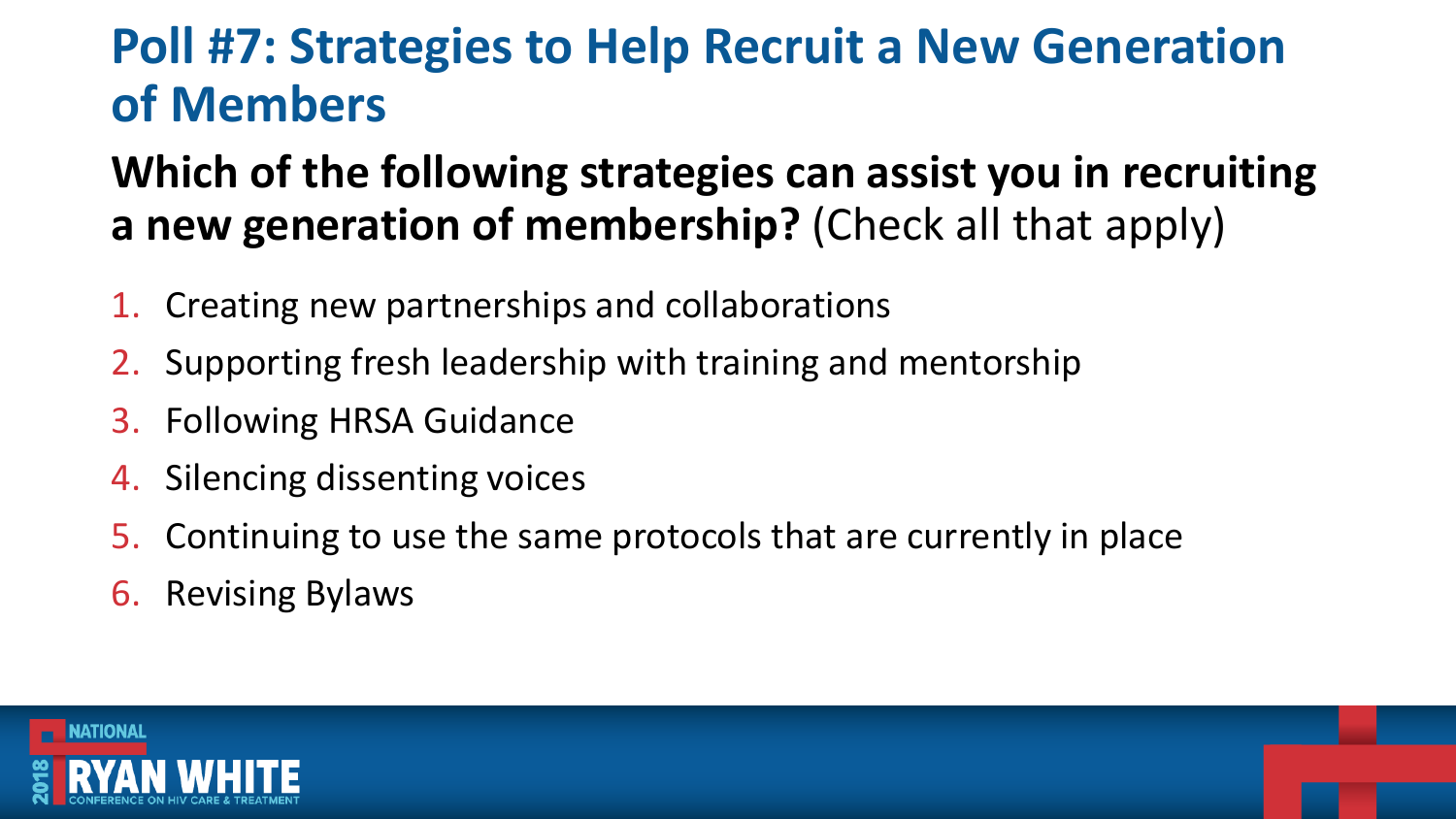# **Strategies to Engage the "New Generation"**

- Many of the strategies that work with other consumers work with young consumers and newly diagnosed PLWH
- Some special/added awareness and strategies also needed
- Recruitment should go beyond consumers:
	- The PC/PB as a whole needs young adult members to meet reflectiveness requirements
	- Can include young adults who are providers or non-consumer PLWH
	- A PC/PB with other young adult members may be seen as youthfriendly by potential consumer members

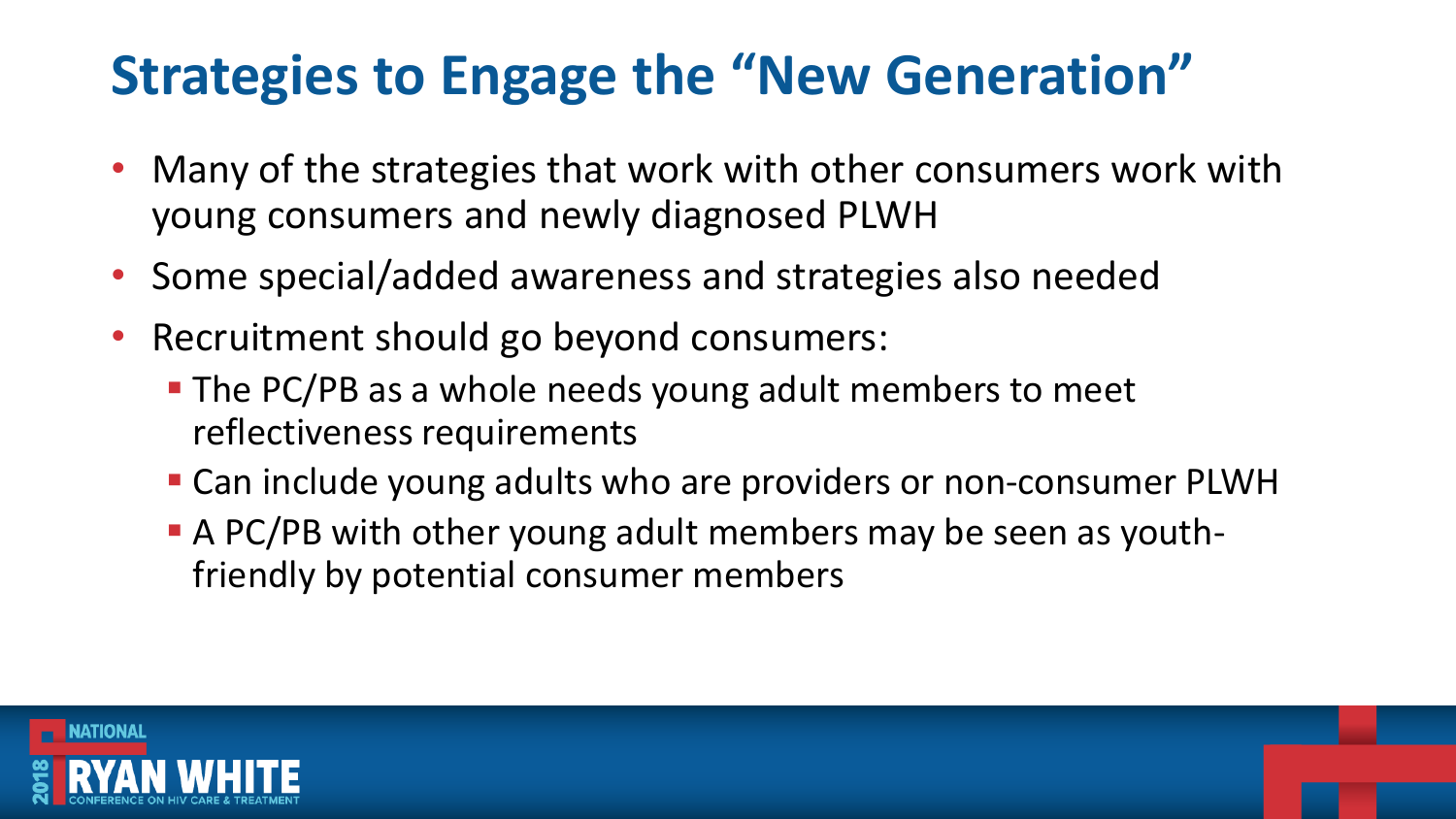### **Factors Supporting Overall Consumer Engagement**

- Demonstrated respect for consumers including young consumers and their contributions
- Inclusion as full partners in decision making, not just a source of input – *"Nothing about us without us"*
- Recognition and appreciation by the PC/PB, its staff, and recipient
- Clearly defined roles, responsibilities, and expectations
- Meaningful work in committees including consumer committee
- Productive meetings that provide a sense of accomplishment
- Convenient meeting times and locations

*[PC/PB Assessment Conducted for HRSA/HAB by EGM Consulting, LLC, 2016]*

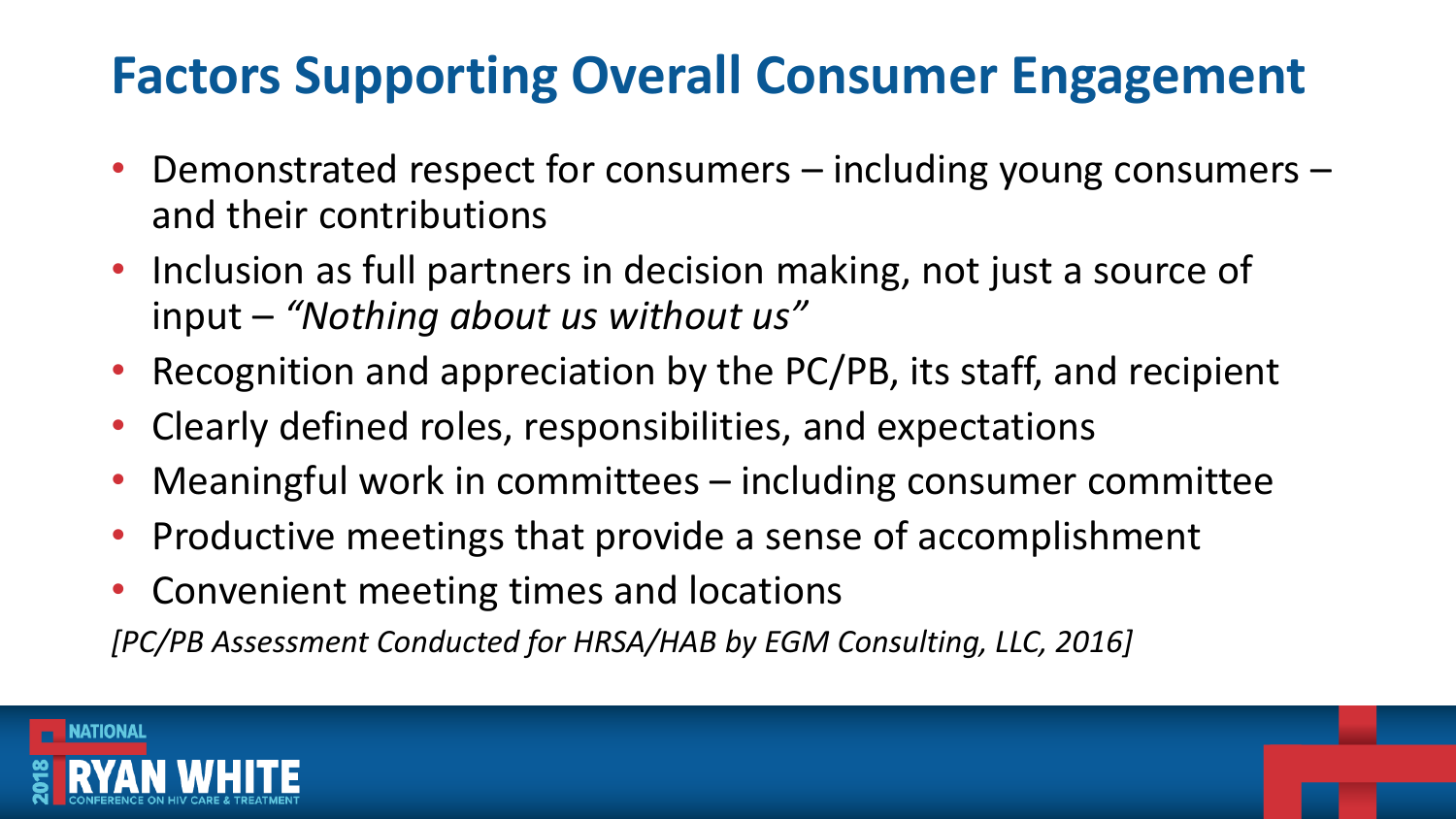# **Other Strategies of Special Importance**

- Adequate PC staffing and support
	- "Staffing limitations dictate the amount of training and technical *assistance provided"*
- Orientation, training, and opportunities for leadership including pre-membership training
- Flexibility
- Open discussion about disparities in service access, quality, appropriateness, and outcomes and implications of race/ethnicity, age, class, and other factors

*PC/PB Assessment Conducted for HRSA/HAB by EGM Consulting, LLC, 2016*

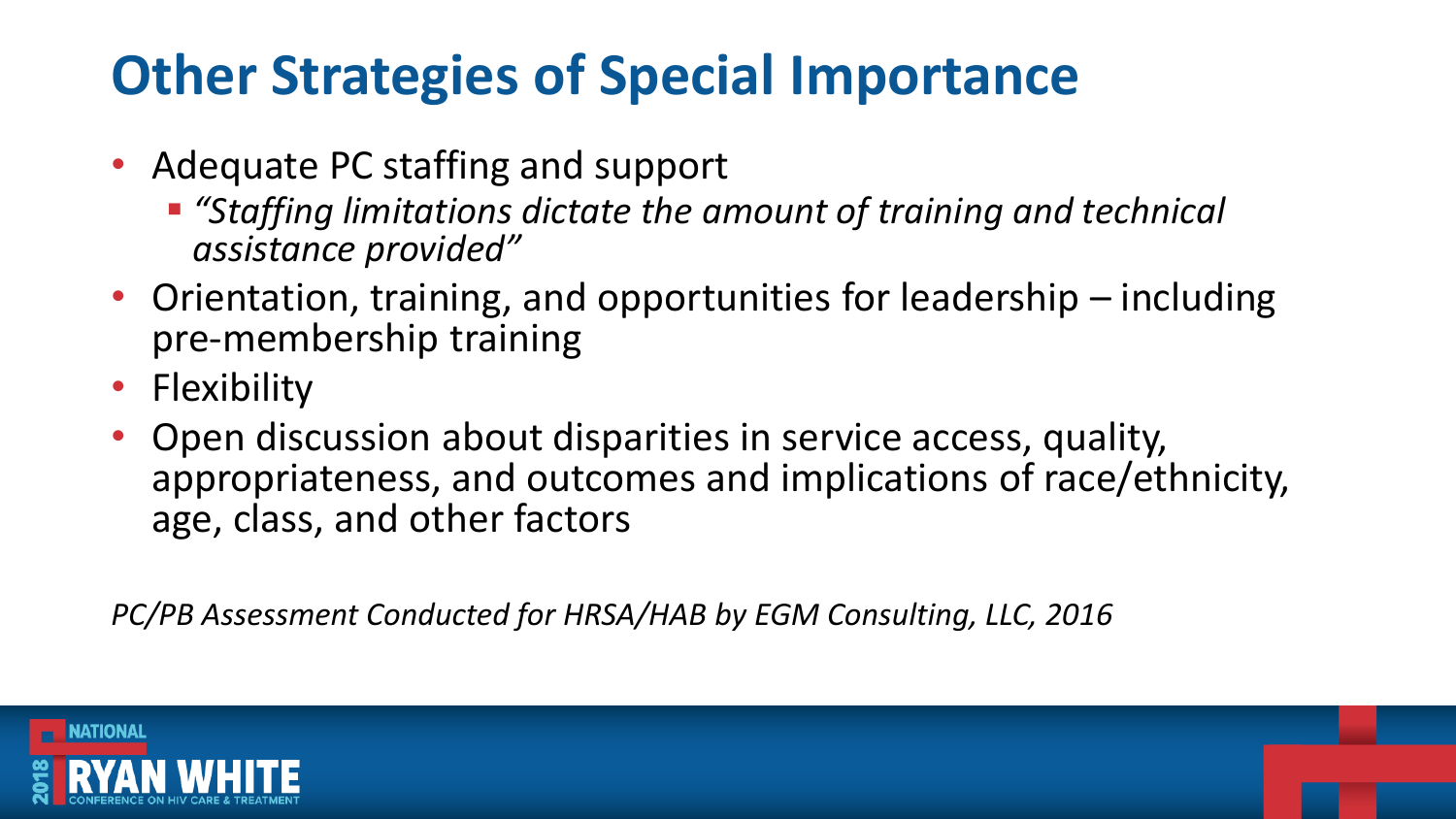### **Young Adult Members: How They Found Out about the PC/PB**

- None found through the open nominations process
- Found out about the PC/PB from:
	- Case manager, who provided a flier about a training program for potential members (LEAP)
	- **Personal mentor, the Executive Director of a provider where he worked**
	- Website: was looking for a way to contribute, found the PC/PB website, and saw that he knew one of the Co-Chairs
	- Co-workers were making a presentation to the PC/PB and he went with them to the meeting

*[SME Panel]*

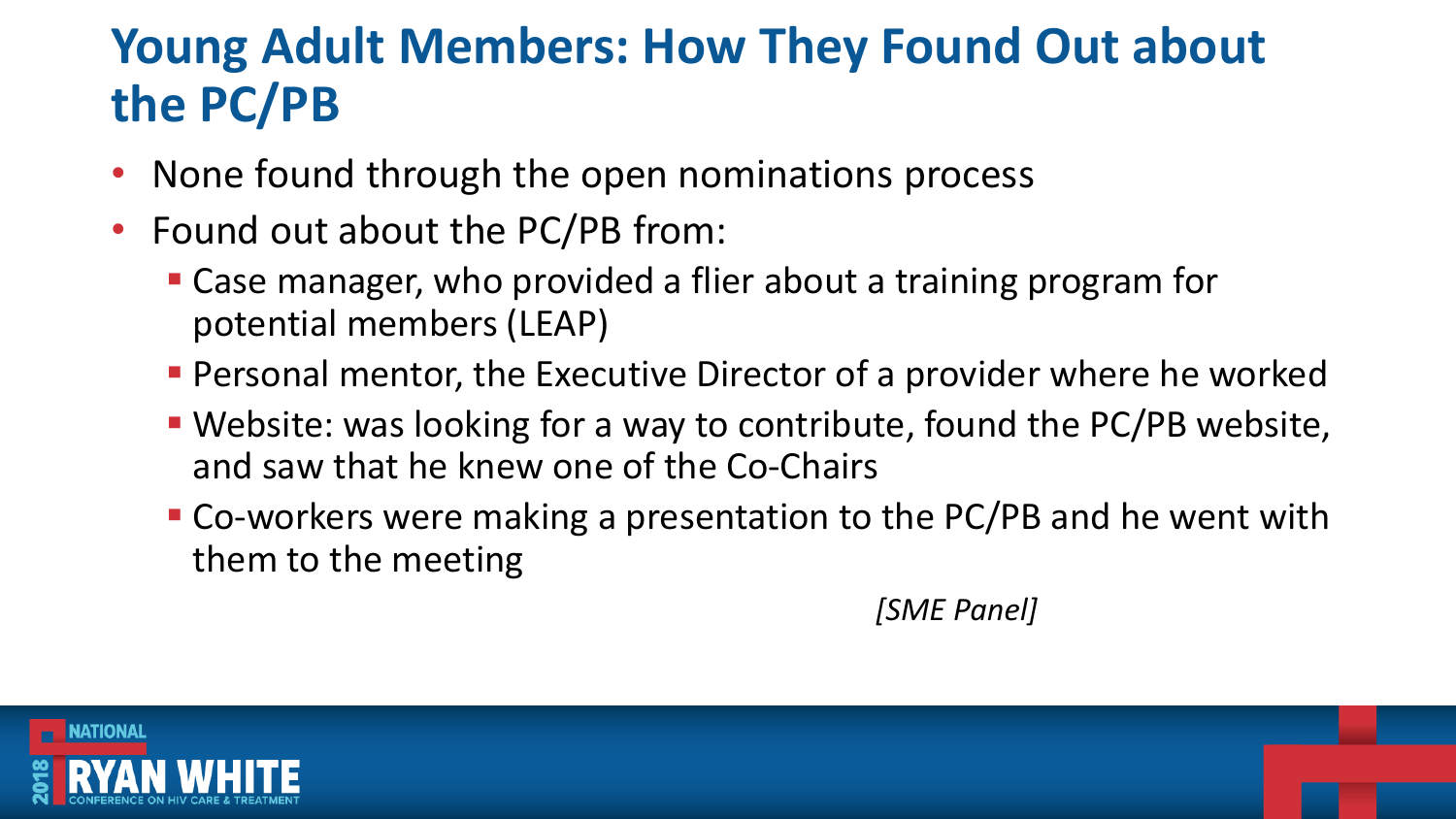# **Young Adult Members: Why They Joined**

- Feeling isolated at work needed another way to contribute
- As a PLWH, wanted to know about how funds were being used
- Wanted to learn about advocacy
- Came by chance, and found members who were "very passionate" and caring

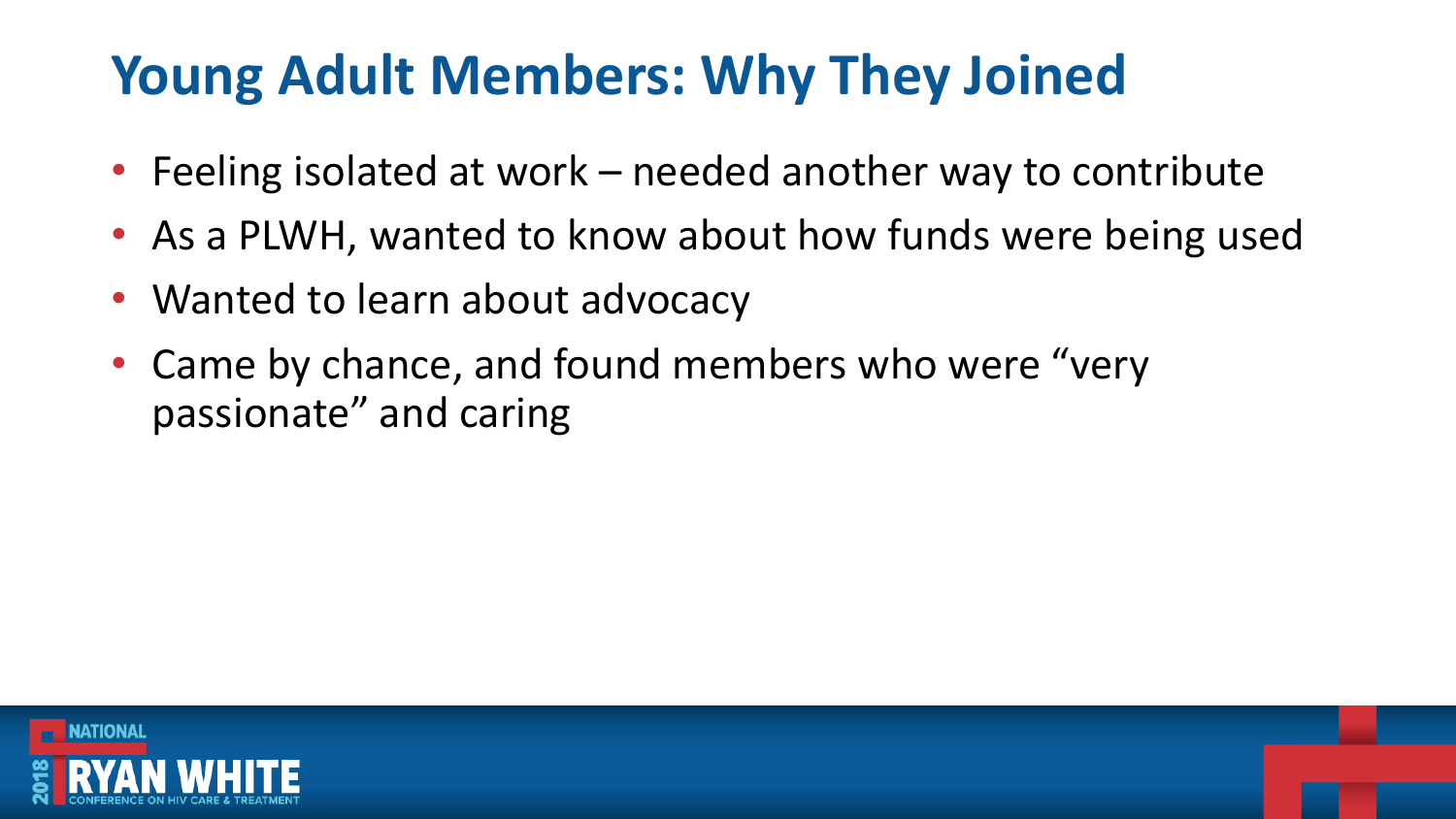# **Young Adult Members: Why They Stayed**

- Saw that the voices of young people of color need to be heard
- Sense of responsibility "crucial for the PC/PB to be representative of the people affected" by HIV
- Duty to use this opportunity to empower other people
- Personal growth "really thinking about accountability and accessibility"
- Realized there was a lot to be learned
- Felt supported by members when uncertain about continuing
- Mentorship by other members and PC/PB support staff
- PC/PB wanted new ideas

*[SME Panel]*

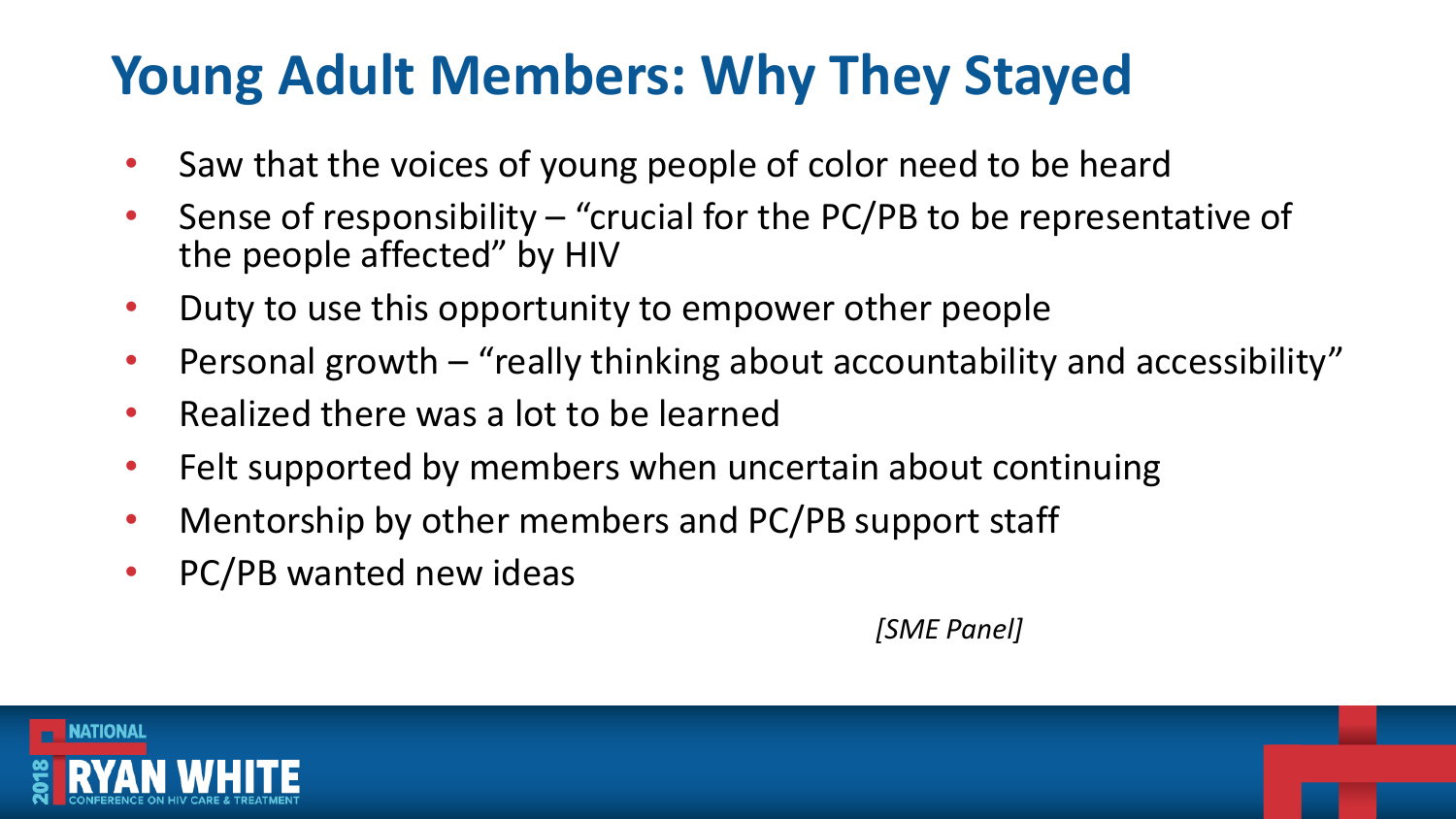### **Lessons from New Orleans: Innovations in the Planning Structure**

#### **Young Men of Color Community Advisory Board**

- Builds on experience of developing and implementing Community Advisory Boards (CABs)
- Compared to PC/PBS:
	- Different planning approach
	- **E** Less stringent policies and protocols
- Lessons learned from CAB members
- Now incorporating CAB lessons into RWHAP planning
- Future of CAB and impact on PC member recruitment

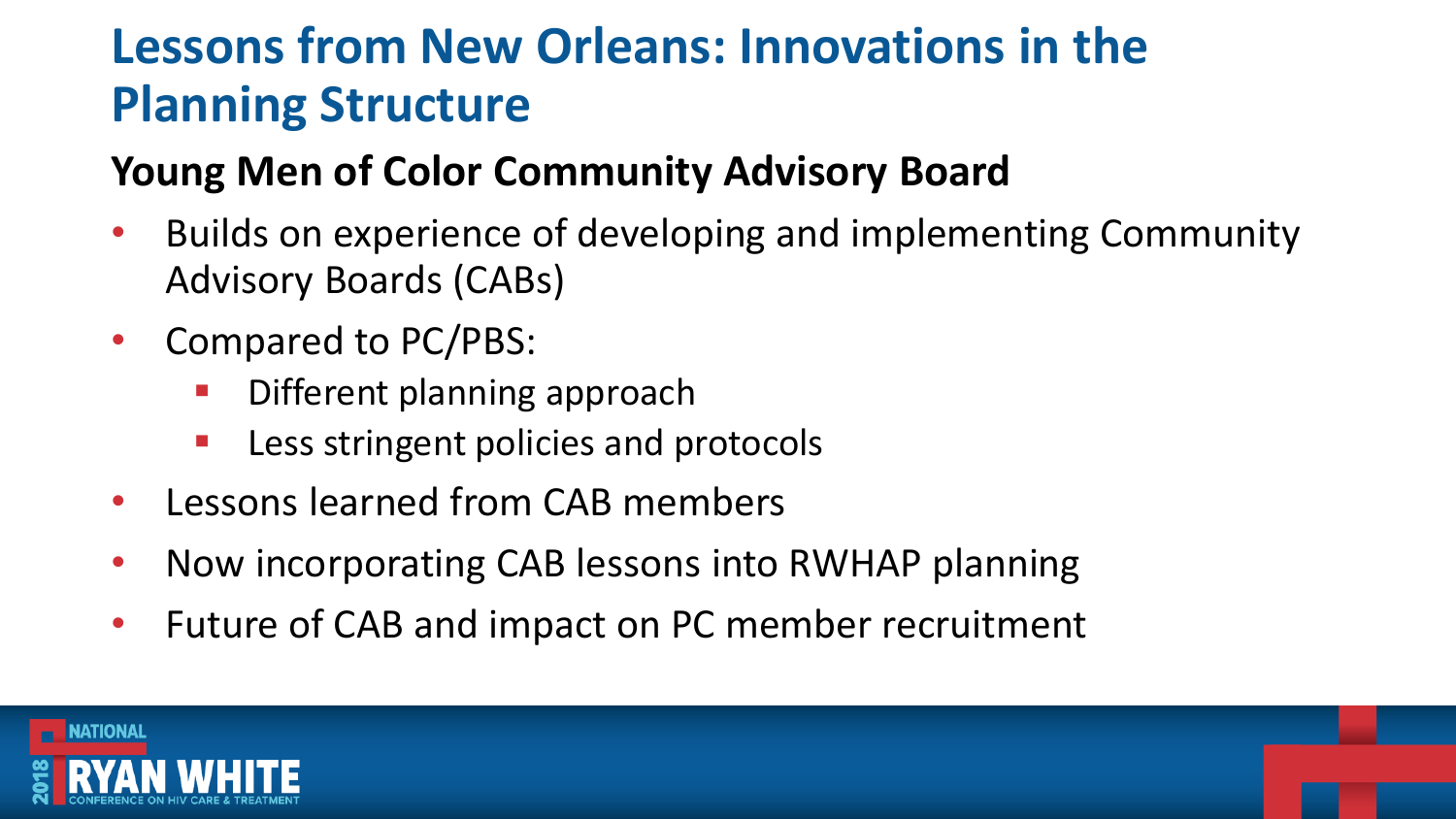### **Factors for Successful Recruitment of Young Adults**

- Team effort required
- Engagement of staff and interns recruiting a younger workforce helps in recruiting a younger planning council
- Focused retention efforts for a new generation
- Convenience of participation geographic and scheduling considerations
- Respect, support, and realistic expectations
- Use of modern technology
- Training and mentorship adjusted for a new generation
- Forward thinking and a culture of openness to new ideas

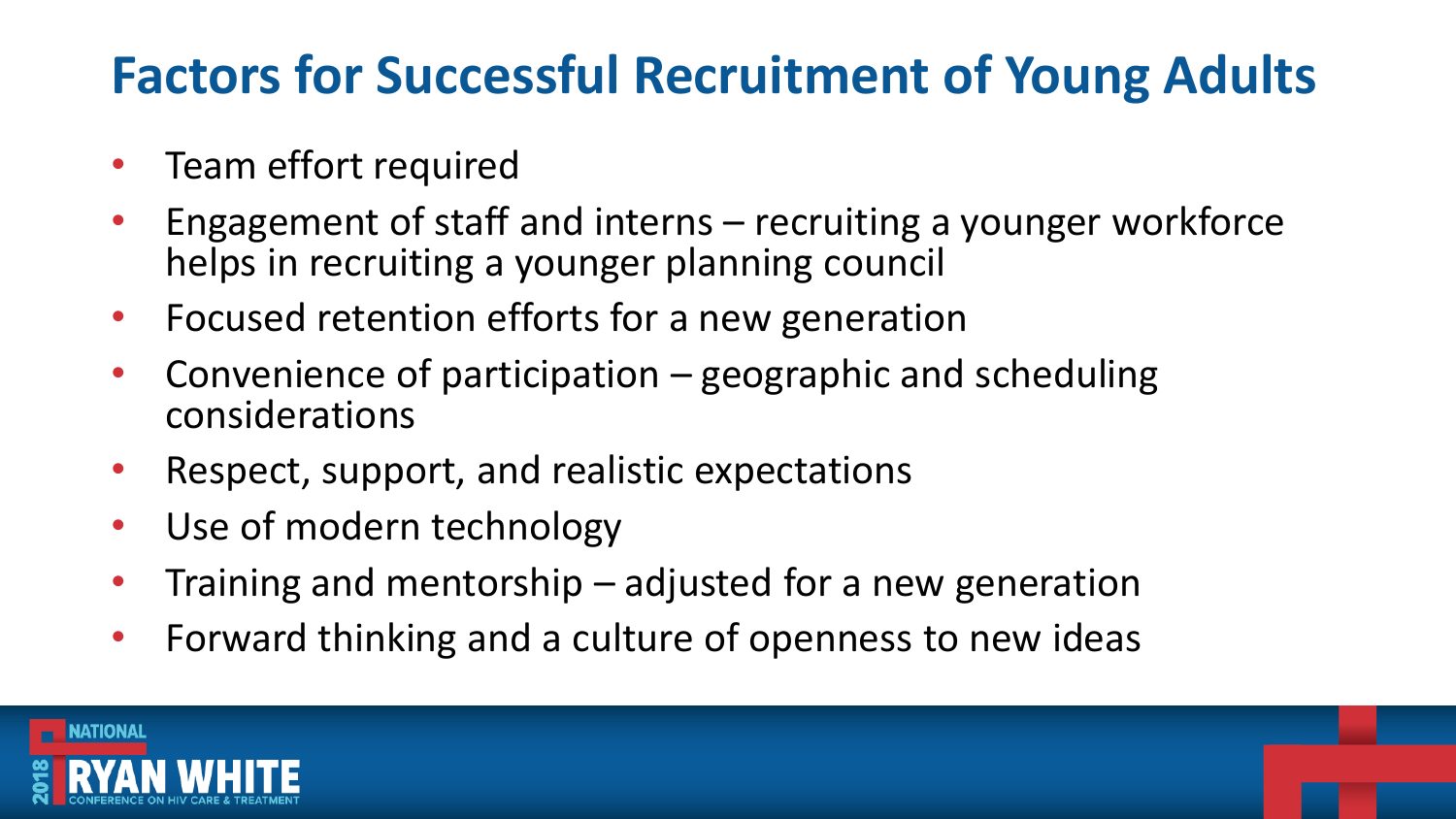# **Discussion**

What other factors should PC/PBs consider and address in order to successfully engage and retain a new generation of planners?

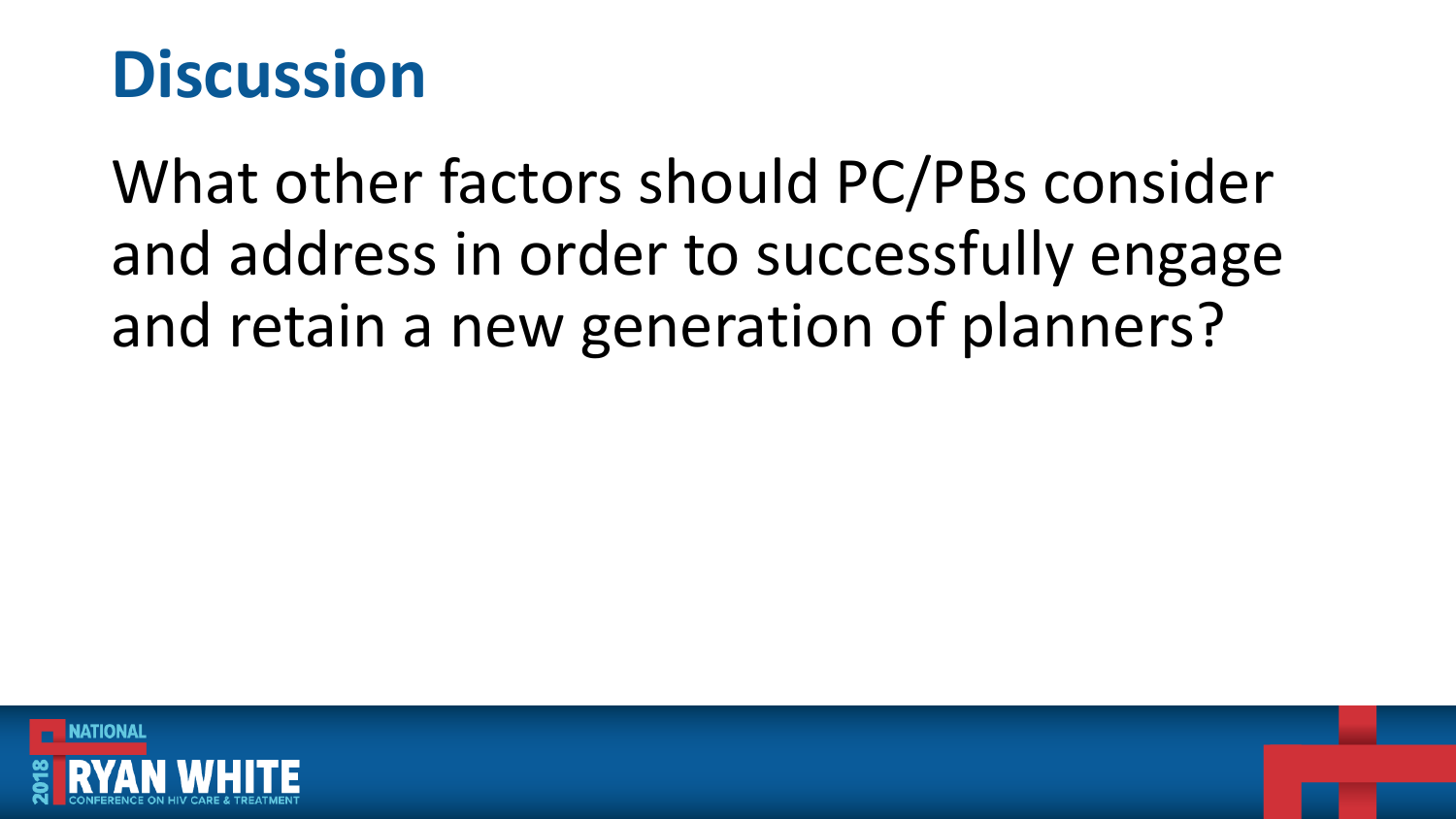## **Seven Strategies to Consider**

- 1. Determine how many more young consumers and other young members you need for PC/PB reflectiveness – then set goals
- 2. Prioritize recruitment of younger members including consumers as part of your next nominations process
- 3. Find partner entities that work with youth and young adults with HIV
- 4. Review Bylaws and policies with youth/young adult consumers to identify changes to make your PC/PB more younger-generation friendly
- 5. Provide an awareness session on engaging youth and young adults as part of a PC/PB meeting
- 6. Identify, implement, and publicize 3 changes to support young members
- 7. Establish a pipeline for young adult consumers

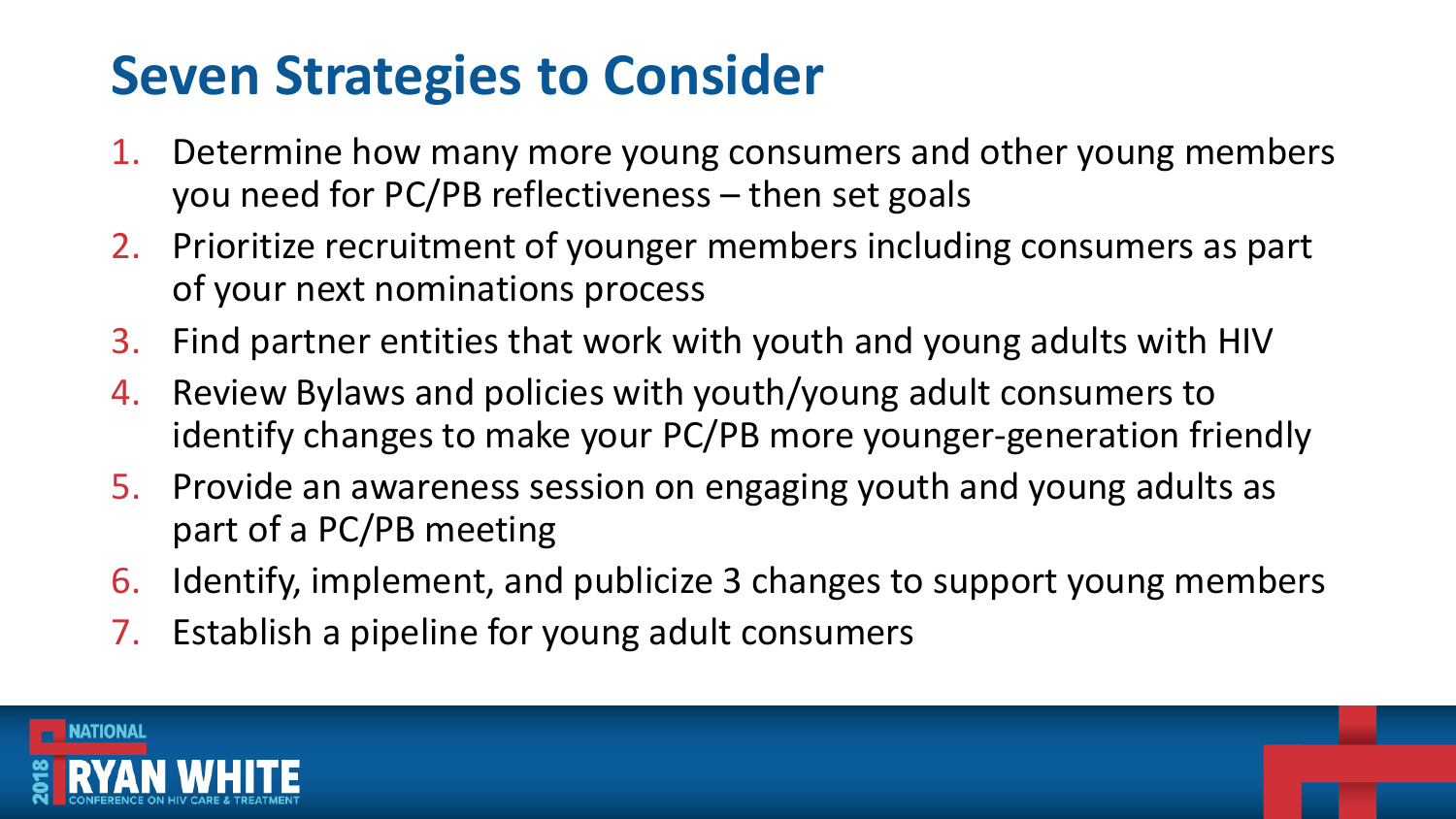# **Poll #8: Needed Support**

#### **Whose support is necessary to assist you in recruiting a new generation of membership?**

- 1. Chief Elected Official (CEO)
- 2. Membership Committee
- 3. PC/PB Support Staff
- 4. General Membership
- 5. Recipient
- 6. Service Providers
- 7. Other
- 8. All of the above

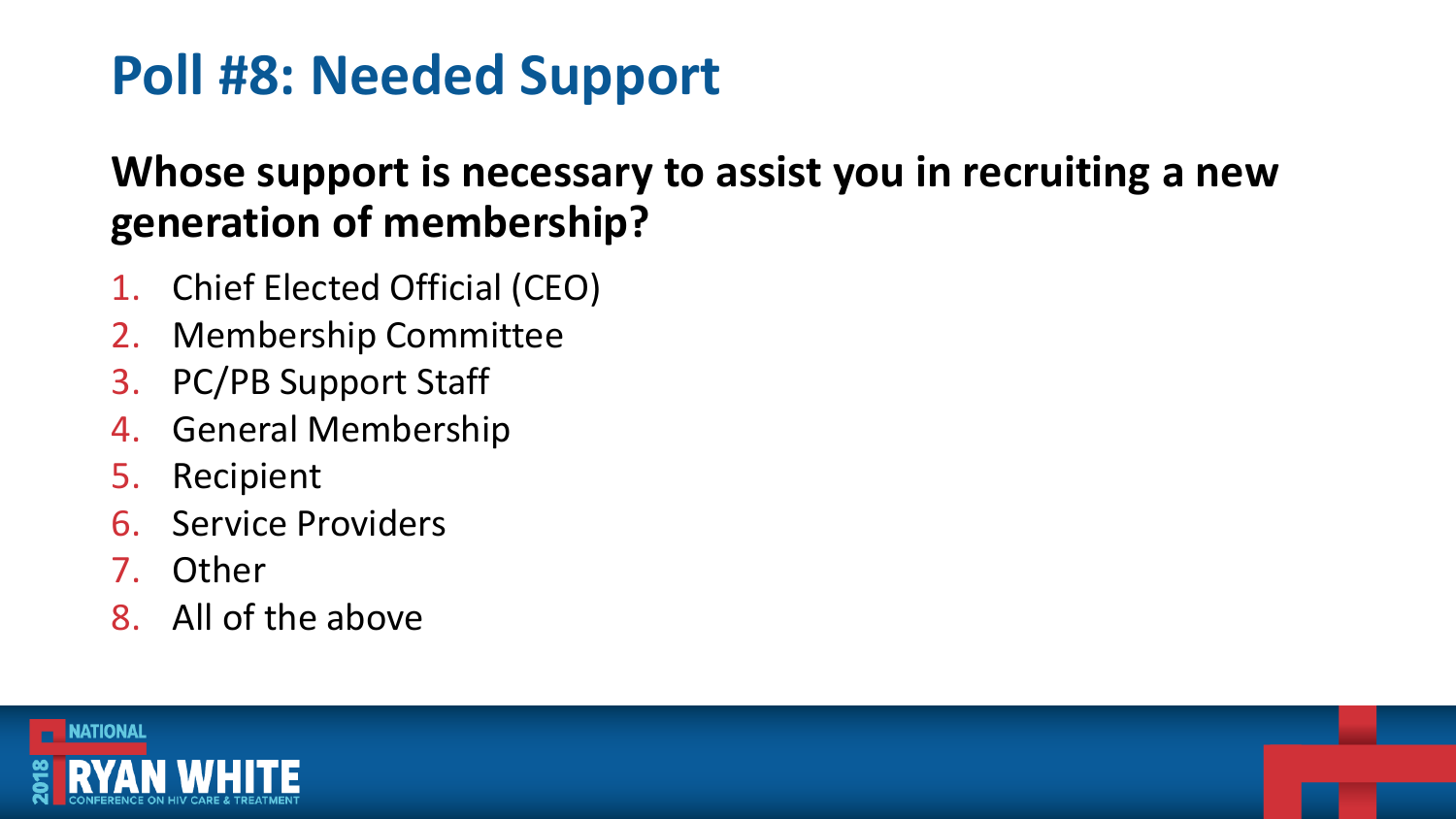### **Sum Up**

- RWHAP PC/PBs need "reflective" membership among them a New Generation of consumers that includes young adults and recently diagnosed PLWH
- Many of the same factors useful in engaging other consumers and PLWH will work with young adult consumers – but there are also special issues
- The best way to understand barriers and incentives for participation is to discuss them with young adult consumers
- Making your PC/PB young adult-friendly takes time and requires direct efforts
- Fully engaging a New Generation of consumers can add energy and new ideas that will contribute to improved services